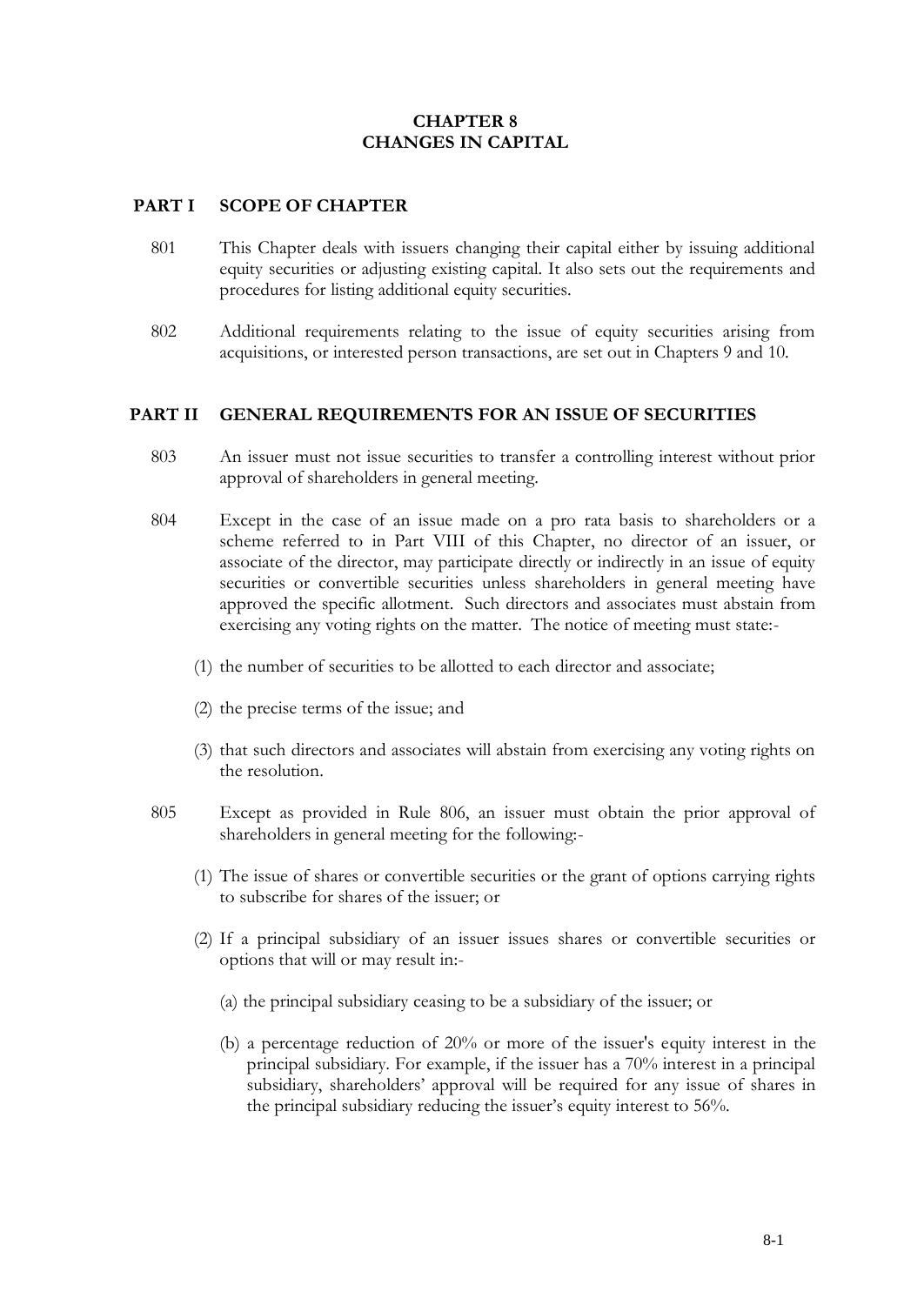### **General Mandate**

- 806 (1) Approval by an issuer's shareholders under Rule 805(1) is not required if shareholders had, by ordinary resolution in a general meeting, given a general mandate to the directors of the issuer, either unconditionally or on such conditions to issue:-
	- (a) shares; or
	- (b) convertible securities; or
	- (c) additional convertible securities issued pursuant to Rule 829, notwithstanding that the general mandate may have ceased to be in force at the time the securities are issued, provided that the adjustment does not give the holder a benefit that a shareholder does not receive; or
	- (d) shares arising from the conversion of the securities in (b) and (c), notwithstanding that the general mandate may have ceased to be in force at the time the shares are to be issued.
	- (2) A general mandate must limit the aggregate number of shares and convertible securities that may be issued. The limit must be not more than 50% of the total number of issued shares excluding treasury shares, of which the aggregate number of shares and convertible securities issued other than on a pro rata basis to existing shareholders must be not more than 20% of the total number of issued shares excluding treasury shares. Unless prior shareholder approval is required under the Listing Rules, an issue of treasury shares will not require further shareholder approval, and will not be included in the aforementioned limits.
	- (3) For the purpose of Rule 806(2), the total number of issued shares excluding treasury shares is based on the issuer's total number of issued shares excluding treasury shares at the time of the passing of the resolution approving the mandate after adjusting for:-
		- (a) new shares arising from the conversion or exercise of convertible securities;
		- (b) new shares arising from exercising share options or vesting of share awards outstanding or subsisting at the time of the passing of the resolution approving the mandate, provided the options or awards were granted in compliance with Part VIII of Chapter 8; and
		- (c) any subsequent bonus issue, consolidation or subdivision of shares.
	- (4) If the general mandate is obtained before listing, the issuer may treat its postinvitation total number of issued shares excluding treasury shares as its total number of issued shares excluding treasury shares for the purpose of Rule 806(3).
	- (5) An issuer cannot rely on the general mandate for an issue of convertible securities if the maximum number of shares to be issued upon conversion cannot be determined at the time of issue of the convertible securities.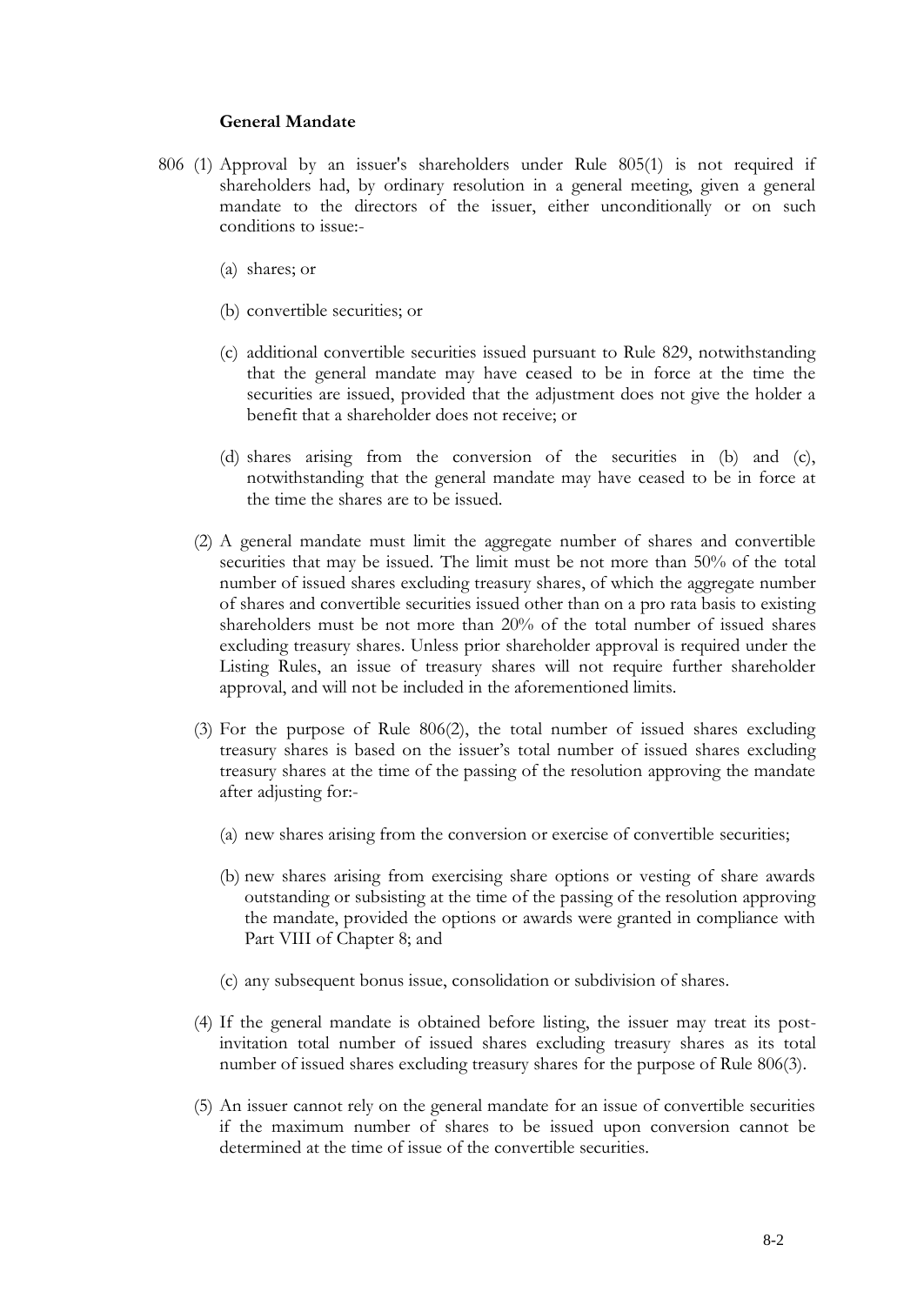- (6) A general mandate may remain in force until the earlier of the following:-
	- (a) the conclusion of the first annual general meeting of the issuer following the passing of the resolution. By an ordinary resolution passed at that meeting, the mandate may be renewed, either unconditionally or subject to conditions; or
	- (b) it is revoked or varied by ordinary resolution of the shareholders in general meeting.

#### **PART III PREFERENTIAL OFFERING**

- 807 If shareholders of an issuer are offered a specific entitlement in a new issue of securities of the issuer's subsidiary or in securities of the issuer's subsidiary about to be floated, such entitlement must be on a pro-rated basis with no restriction on the number of shares held before entitlements accrue.
- 808 Once the basis of an entitlement is declared, the issuer must not make any alterations to such entitlement except with the approval of the Exchange.

### **PART IV ISSUE OF SHARES, COMPANY WARRANTS AND CONVERTIBLE SECURITIES FOR CASH (OTHER THAN RIGHTS ISSUE)**

- 809 An issuer may issue shares, company warrants or other convertible securities for cash other than by way of a rights issue.
- 810 (1) An issuer which intends to issue shares, company warrants or other convertible securities for cash must announce the issue promptly, stating the terms of the issue and the purpose of the issue including the following:-
	- (a) the identity of the placement agent appointed or to be appointed for the issue, where applicable;
	- (b) the amount of proceeds proposed to be raised from the issue; and
	- (c) the intended use of such proceeds on a percentage allocation basis (which could be expressed as a range if the exact allocation has not been determined).
	- (2) Where no placement agent is appointed for the issuer or where a placement agent is appointed but is subject to any restrictions and directions imposed by the issuer regarding the identities of and/or the allocation to the placees, the issuer must also include in its announcement:-
		- (a) The identities of the placees and the number of shares placed to each of them;
		- (b)Details on how the placees were identified and the rationale for placing to them; and
		- (c) The restrictions and/or directions imposed on the placement agent by the issuer regarding the identities of and/or the allocation to the placees, where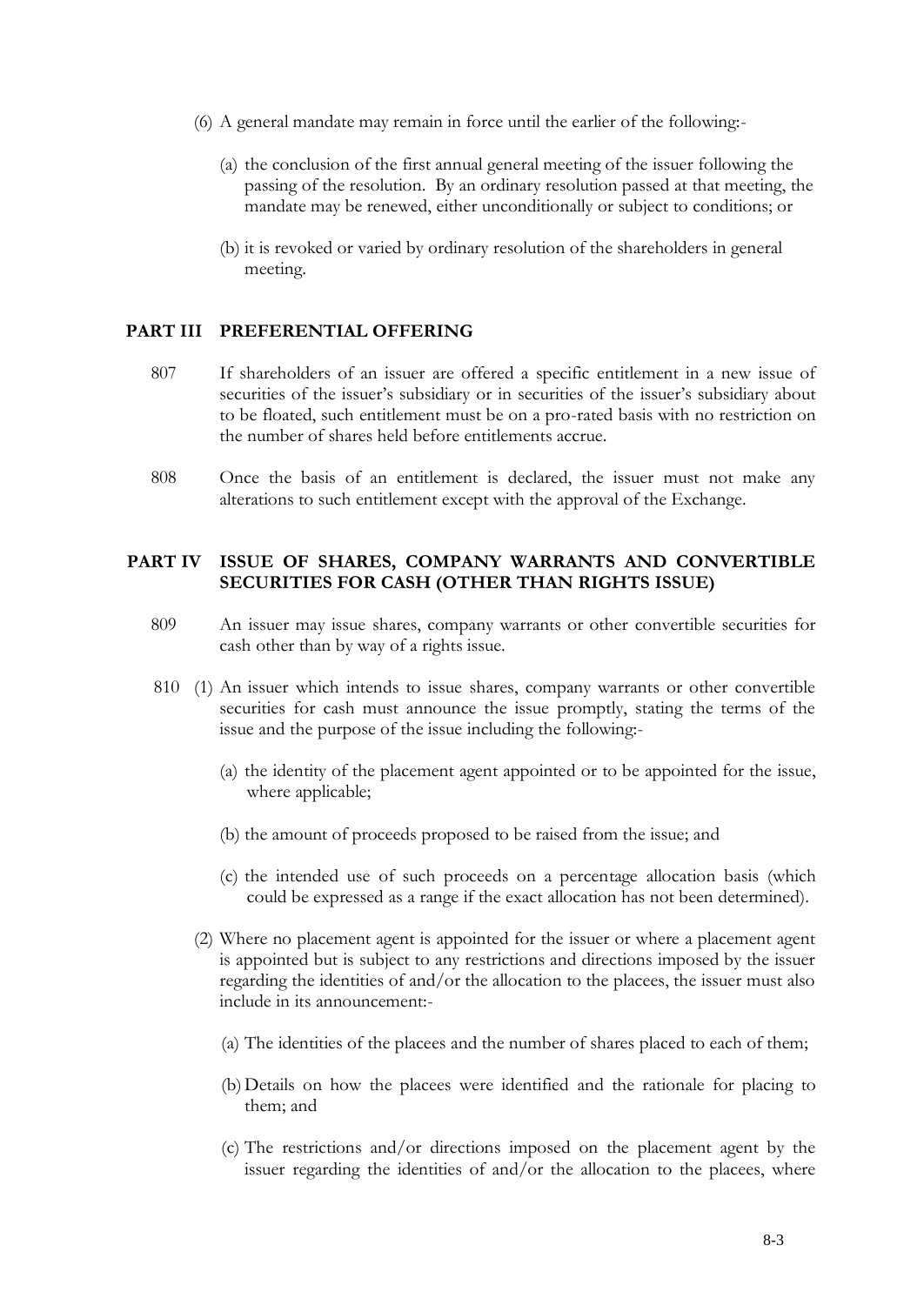applicable.

- 811 (1) An issue of shares must not be priced at more than 10% discount to the weighted average price for trades done on the Exchange for the full market day on which the placement or subscription agreement is signed. If trading in the issuer's shares is not available for a full market day, the weighted average price must be based on the trades done on the preceding market day up to the time the placement agreement is signed.
	- (2) An issue of company warrants or other convertible securities is subject to the following requirements:-
		- (a) if the conversion price is fixed, the price must not be more than  $10\%$  discount to the prevailing market price of the underlying shares prior to the signing of the placement or subscription agreement.
		- (b) if the conversion price is based on a formula, any discount in the price-fixing formula must not be more than 10% of the prevailing market price of the underlying shares before conversion.
	- (3) Rule 811(1) and (2) is not applicable if specific shareholder approval is obtained for the issue of shares, company warrants or other convertible securities.
	- (4) Where specific shareholders' approval is sought, the circular must include the following:-
		- (a) Information required under Rule 810; and
		- (b) The basis upon which the discount was determined.
	- (5) In the case of REITs and business trusts, for the purpose of Rule 811, the discount or premium of the issue price may be computed with reference to the weighted average price excluding declared distributions for trades done for the underlying units on the Exchange for the full market day on which the placement or subscription agreement is signed, provided that the placees are not entitled to the declared distributions.
	- 812 (1) An issue must not be placed to any of the following persons:-
		- (a) The issuer's directors and substantial shareholders.
		- (b) Immediate family members of the directors and substantial shareholders.
		- (c) Substantial shareholders, related companies (as defined in Section 6 of the Companies Act), associated companies and sister companies of the issuer's substantial shareholders.
		- (d) Corporations in whose shares the issuer's directors and substantial shareholders have an aggregate interest of at least 10%.
		- (e) Any person who, in the opinion of the Exchange, falls within category (a) to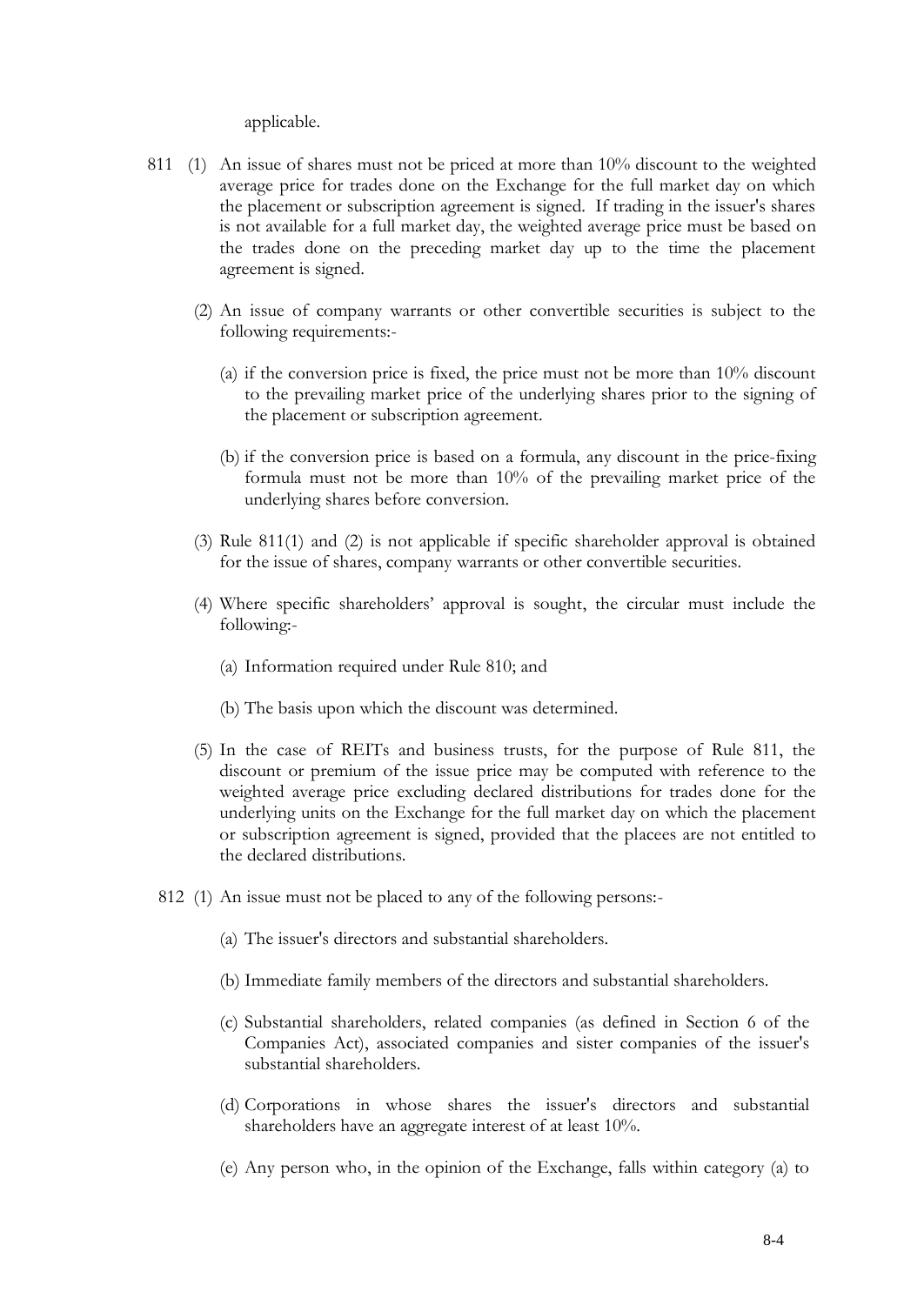(d).

- (2) Rule 812(1) will not apply if specific shareholder approval for such a placement has been obtained. The person, and its associates, must abstain from voting on the resolution approving the placement.
- (3) Rule  $812(1)(a)$  will not apply provided that:-
	- (a) The substantial shareholder:-
		- (i) does not have representation (whether directly or indirectly through a nominee) on the board of the issuer;
		- (ii) does not have control or influence over the issuer in connection with the day-to-day affairs of the issuer and the terms of the placement;
	- (b) The placement is effected through an independent process such as bookbuilding;
	- (c) The placement is made to more than one placee; and
	- (d) The proportion of issued shares of the issuer held by the substantial shareholder immediately after the placement is not more than the proportion of the issued shares of the issuer held by it immediately before such a placement.

An issuer should consult and clarify with the Exchange in the event of any uncertainty.

- (4) The Exchange may agree to a placement to a person in Rule  $812(1)(b)$ , (c) or (d) if it is satisfied that the person is independent and is not under the control or influence of any of the issuer's directors or substantial shareholders.
- 813 An issuer may borrow shares from its substantial shareholder to facilitate an issue of shares for cash provided that the substantial shareholder does not receive any financial benefit (directly or indirectly) from the arrangement.

## **PART V RIGHTS ISSUES**

- 814 (1) An issuer which intends to make a rights issue must announce (having regard to Rule 704(25)) the issue promptly, stating the following:-
	- (a) price, terms and purpose of the issue, including the amount of proceeds proposed to be raised from the issue and the intended use of such proceeds on a percentage allocation basis (which could be expressed as a range if the exact allocation has not been determined);
	- (b) whether the issue will be underwritten;
	- (c) the financial circumstances which call for the issue; and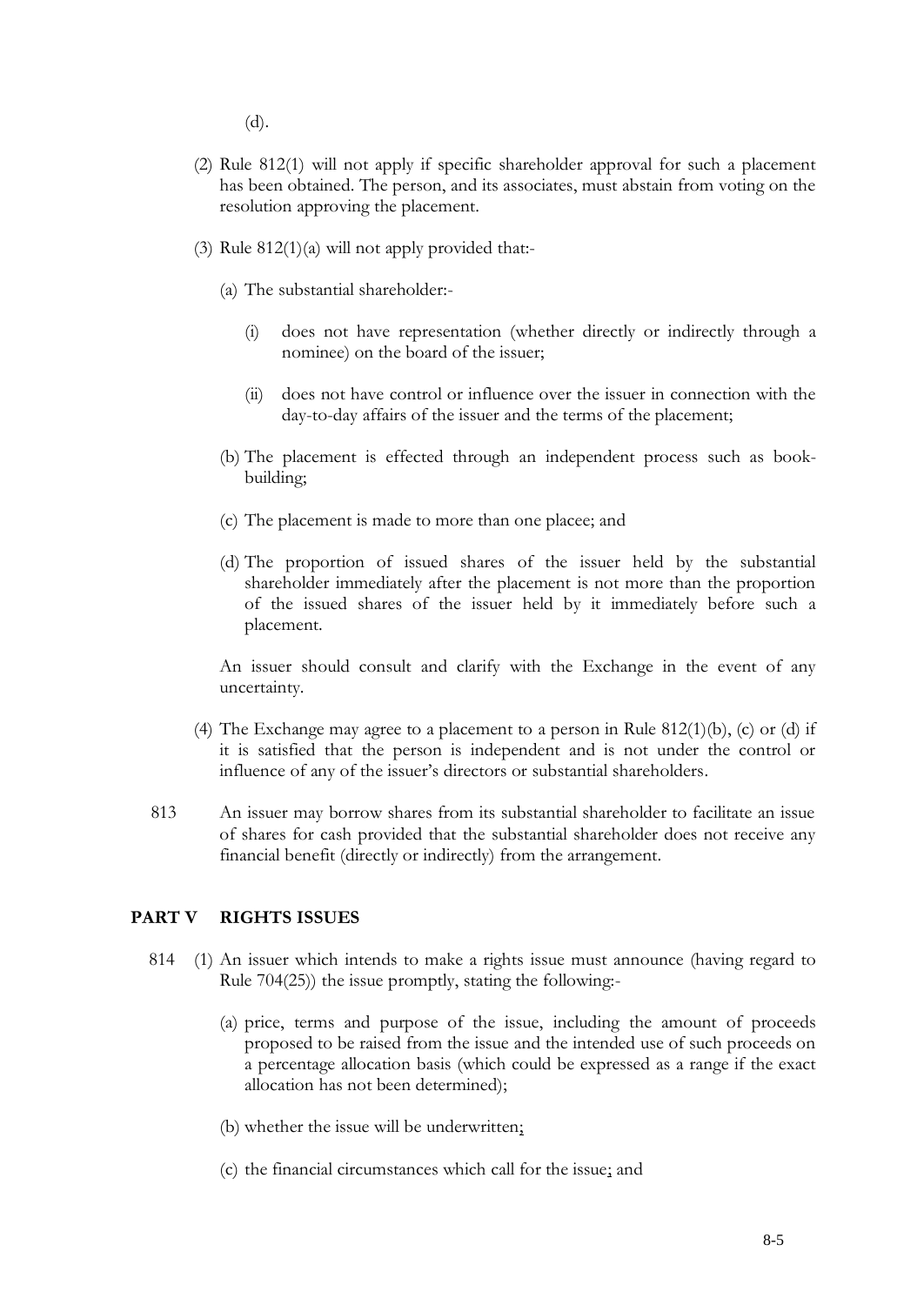(d) whether it has obtained or will be seeking the approval of the Exchange for the listing and quotation of the new shares arising from the rights issue.

In addition, an issuer must observe the disclosure requirements in Appendix 8.2.

- (2) If a rights issue involves an issue of convertible securities, the issuer must also comply with Part VI of this Chapter.
- 815 An issuer must announce any significant disbursement of the proceeds raised from the rights issue.
- 816 (1) Subject to Rule 816(2), a rights issue must provide for the rights to subscribe for securities to be renounceable in part or in whole in favour of a third party at the option of the entitled shareholders.
	- (2) (a) An issuer can undertake non-renounceable rights issues:-
		- (i) subject to specific shareholders' approval; or
		- (ii) in reliance on the general mandate to issue rights shares in a nonrenounceable rights issue if the rights shares are priced at not more than 10% discount to the weighted average price for trades done on the Exchange for the full market day on which the rights issue is announced. If trading in the issuer's shares is not available for a full market day, the weighted average price must be based on the trades done on the preceding market day up to the time the rights issue is announced.
		- (b) The non-renounceable rights issue must comply with Part V of Chapter 8 except Rule 816(1).
- 817 An issuer may make a rights issue with or without underwriting. Generally, it is for the issuer to decide whether its rights issue is to be underwritten.
- 818 In the case of a rights issue that is underwritten, any force majeure clause in the underwriting agreement cannot be invoked after the commencement of ex-rights trading.
- 819 (1) An issuer must seek the Exchange's prior approval if it decides to proceed with a rights issue without underwriting because the force majeure clause in the underwriting agreement was invoked before commencement of ex-rights trading.
	- (2) Upon receipt of the Exchange's approval, the issuer must announce immediately that the rights issue will proceed without underwriting.
- 820 The following requirements apply to a rights issue that is not underwritten:-
	- (1) The rights issue cannot be withdrawn after the commencement of ex-rights trading.
	- (2) The Exchange may permit the issuer to scale down a shareholder's application to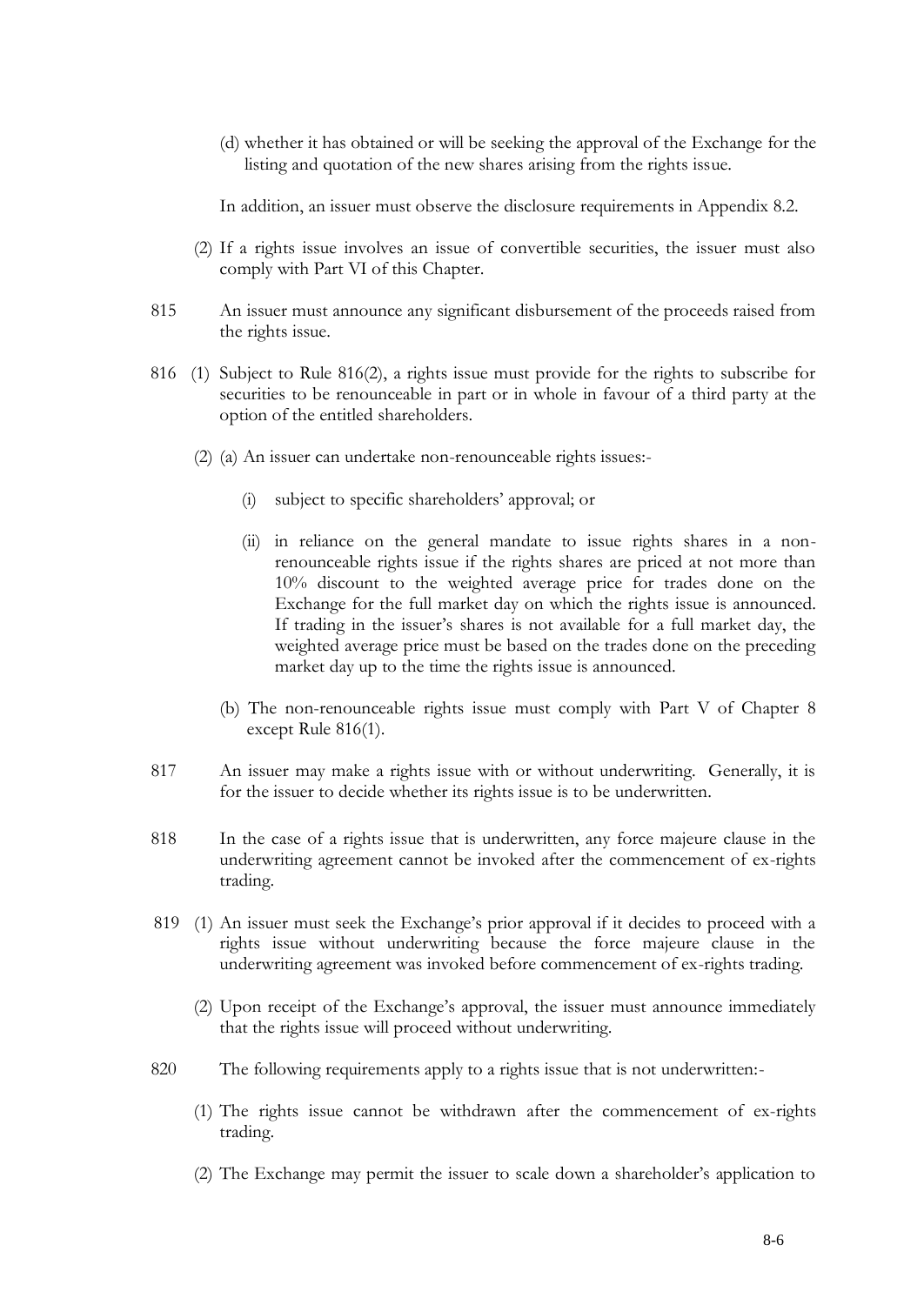subscribe for the rights issue to avoid placing the shareholder in the position of incurring a mandatory bid obligation under the Takeover Code as a result of other shareholders not taking up their rights entitlement fully.

- 821 No date must be fixed for the closing of books until the issue has been approved by the Exchange.
- 822 An issuer must issue the following to persons entitled within 3 market days (within 5 market days in the case of a scrip counter), or such longer period as the Exchange may approve, after a books closure date:-
	- (1) Letter of Entitlement, if any;
	- (2) Application Forms for rights shares and excess rights shares ("ARE"). In the case of a rights issue of warrants, warrant and excess warrants application form ("WAF" or "WEWAF");
	- (3) Provisional Allotment Letters ("PALs") for shareholders whose names appear on the share register, incorporating item (2) as well as:-
		- (a) Form of Acceptance;
		- (b) Request for Splits;
		- (c) Form of Renunciation;
		- (d) Form of Nomination;
		- (e) Excess Shares Application Form; and
	- (4) Such other documents as the Exchange may require.
- 823 An issuer making a rights issue must observe any time-table published by the Exchange.

## **PART VI ISSUE OF COMPANY WARRANTS AND OTHER CONVERTIBLE SECURITES**

- 824 Every issue of company warrants or other convertible securities not covered under a general mandate must be specifically approved by shareholders in general meeting.
- 825 In procuring the approval of shareholders in a general meeting, the circular to the shareholders must include the recommendations of the board of directors of the issuer on such an issue of company warrants or convertible securities and the basis for such recommendation(s).
- 826 If application is made for the listing of company warrants or other convertible securities, the Exchange will normally require a sufficient spread of holdings to provide for an orderly market in the securities. As a guide, the Exchange expects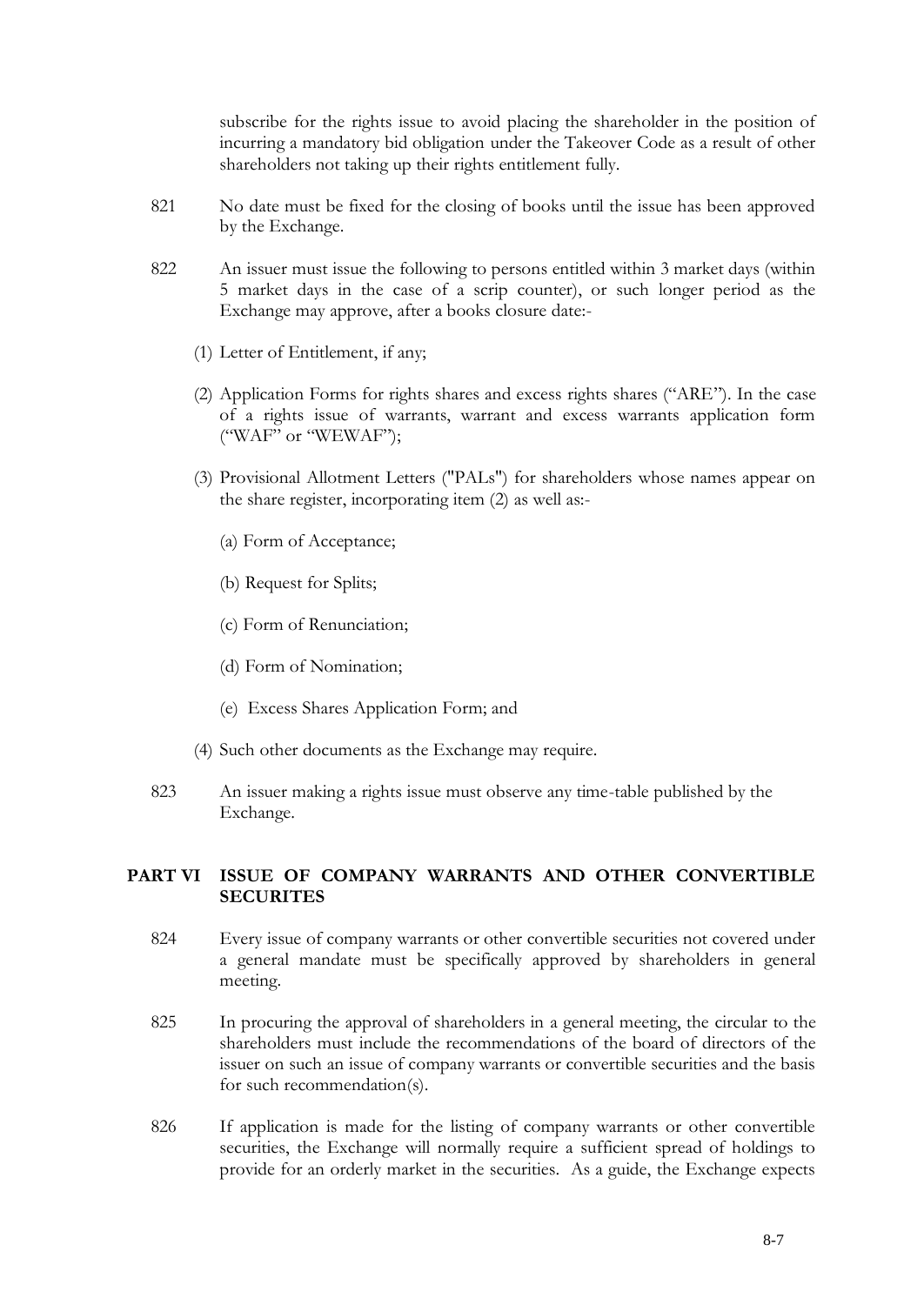at least 100 warrantholders for a class of company warrants.

- 827 Company warrants or other convertible securities may be listed only if the underlying securities are (or will become at the same time) one of the following:-
	- (1) A class of equity securities listed on the Exchange.
	- (2) A class of equity securities listed or dealt in on a stock market approved by the Exchange.
- 828 Each company warrant must:-
	- (1) give the registered holder the right to subscribe for or buy one share in the total number of issued shares excluding treasury shares of the issuer; and
	- (2) not be expressed in terms of dollar value.
- 829 The terms of the issue must provide for:-
	- (1) adjustment to the exercise or conversion price and, where appropriate, the number of company warrants or other convertible securities, in the event of rights, bonus or other capitalisation issues
	- (2) The expiry of the company warrants or other convertible securities to be announced, and notice of expiry to be sent to all holders of the company warrants or other convertible securities at least 1 month before the expiration date; and
	- (3) Any material alteration to the terms of company warrants or other convertible securities after issue to the advantage of the holders of such securities to be approved by shareholders, except where the alterations are made pursuant to the terms of the issue.
- 830 An issuer must announce any adjustment made pursuant to Rule 829(1).
- 831 Except where the alterations are made pursuant to the terms of an issue, an issuer must not:-
	- (1) extend the exercise period of an existing company warrant ;
	- (2) issue a new company warrant to replace an existing company warrant;
	- (3) change the exercise price of an existing company warrant; or
	- (4) change the exercise ratio of an existing company warrant.
- 832 A circular or notice to be sent to shareholders in connection with a general meeting to approve the issue of company warrants or other convertible securities must include at least the following information:-
	- (1) The maximum number of the underlying securities which would be issued or transferred on exercise or conversion of the company warrants or other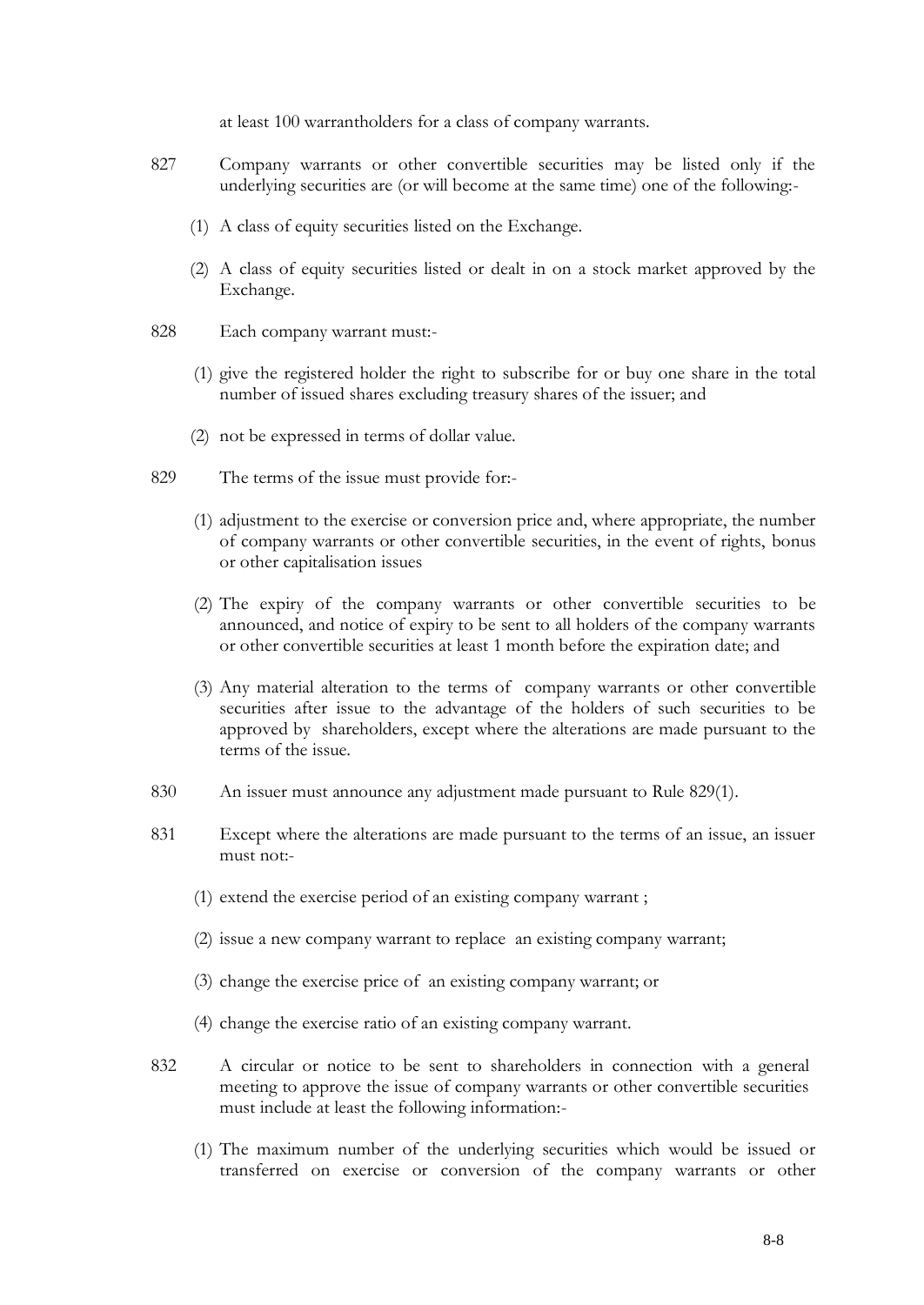convertible securities.

- (2) The period during which the company warrants or other convertible securities may be exercised and the dates when this right commences and expires.
- (3) The amount payable on the exercise of the company warrants or other convertible securities.
- (4) The arrangements for transfer or transmission of the company warrants or other convertible securities.
- (5) The rights of the holders on the liquidation of the issuer.
- (6) The arrangements for the variation in the subscription or purchase price and in the number of company warrants or other convertible securities in the event of alterations to the share capital of the issuer.
- (7) The rights (if any) of the holders to participate in any distributions and/or offers of further securities made by the issuer.
- (8) A summary of any other material terms of the company warrants or other convertible securities.
- (9) The purpose for and use of proceeds of the issue, including the use of future proceeds arising from the conversion/exercise of the company warrants or other convertible securities.
- (10) The financial effects of the issue to the issuer.
- 833 The following additional requirements apply to an offer of company warrants or other convertible securities by way of a rights issue or bought deal:-
	- (1) The issuer's announcement of the rights issue or bought deal must include either:-
		- (a) the exercise or conversion price of the company warrants or other convertible securities, or
		- (b) a price-fixing formula to determine the exercise or conversion price. The pricefixing formula must not contain any discretionary element and the amount of premium or discount (in relation to the underlying share price) must be specified.
	- (2) Where a price-fixing formula is adopted:-
		- (a) if the issue is not underwritten, the issuer must fix and announce the exercise or conversion price before the close of the offer; or
		- (b) if the issue is underwritten, the issuer must fix and announce the exercise or conversion price before the commencement of nil-paid rights trading.
	- (3) An offer of company warrants or convertible securities by way of a bought deal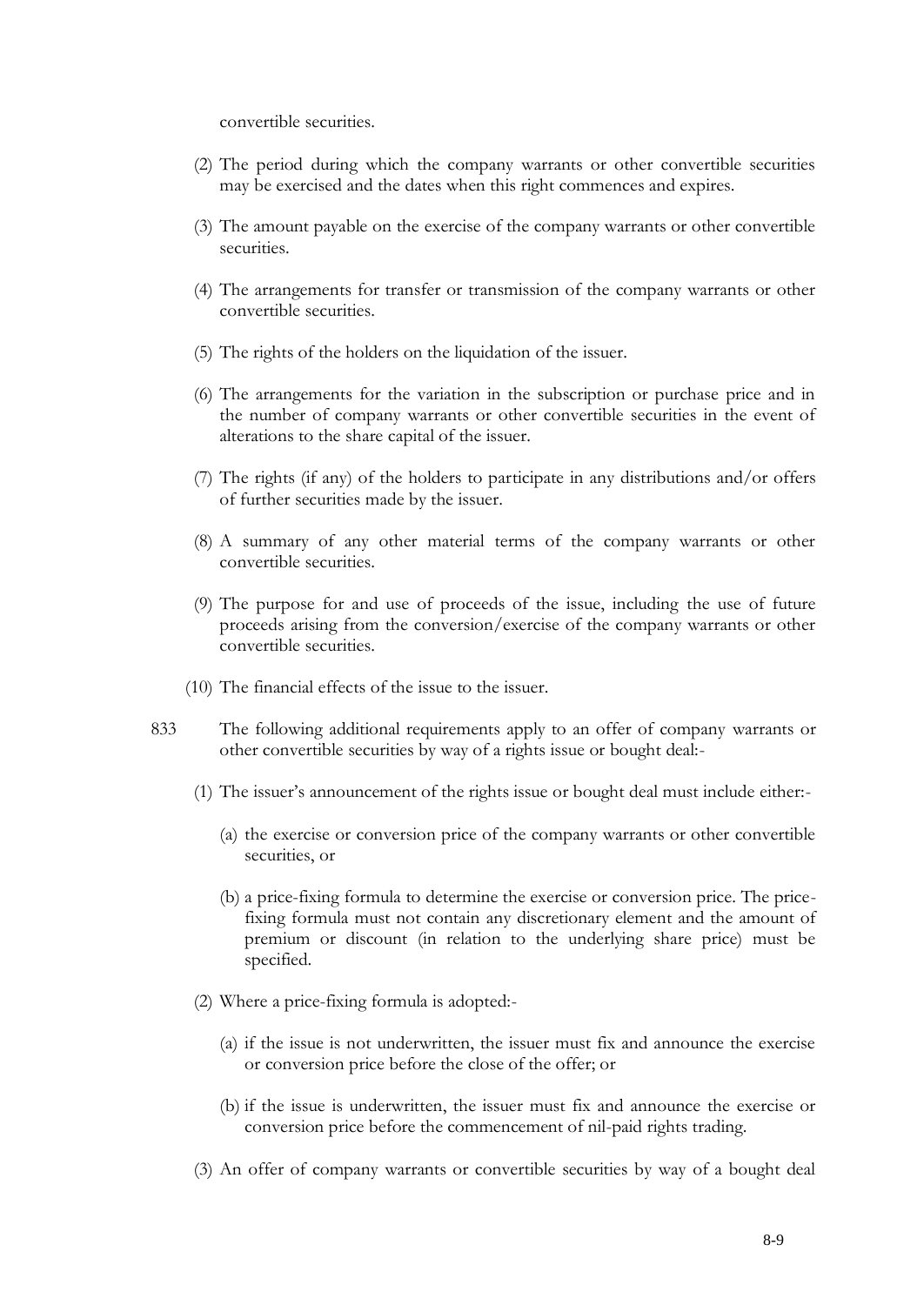must comply with Part V of this Chapter.

- 834 For the purpose of this Part, a "bought deal" is an issue of company warrants or other convertible securities to a financial institution which will in turn offer them to the issuer's shareholders on a pro-rata basis, usually in conjunction with a loan facility provided by that financial institution to the issuer.
- 835 An issuer making a bonus issue of company warrants must also comply with Rules 836 and 837.

# **PART VII BONUS ISSUES, CAPITALISATION ISSUES AND SUBDIVISION OF SHARES**

- 836 An issuer that intends to make a capitalization issue or a subdivision of shares must promptly make an announcement, stating the following:-
	- (1) The terms of the issue or the subdivision; and
	- (2) Whether the Exchange's approval is required and has been obtained.
- 837 No date must be fixed for the closing of books until the capitalisation issue or subdivision of shares has been approved by the Exchange.
- 838 An issuer must satisfy the Exchange that its daily weighted average price, adjusted for the capitalization issue or subdivision of shares ("adjusted price"), will not be less than S\$0.50. When deciding, the Exchange may take into account an issuer's adjusted price for the month preceding the application date.
- 839 An issuer making a capitalisation issue or subdivision of shares must state in the shareholder circular (if required) whether it expects to maintain the quantum of dividend declared and paid in the previous year.
- 840 If an issue is to be capitalized from the revaluation reserve, the issuer may be required to satisfy the Exchange that the amount of the revaluation reserve so capitalized will not impair the issuer's ability to absorb future diminution in the value of its assets.
- 841 An issuer must not capitalise:-
	- (1) than 50% of the amount standing in the revaluation reserve account; and
	- (2) any surplus arising from the revaluation of fixed assets such as plant and machinery.
- 842 An issuer should avoid creating odd lots as far as possible.

## **PART VIII SHARE OPTION SCHEMES OR SHARE SCHEMES**

843 (1) An issuer's subsidiaries must also comply with Rules 844 to 861 in relation to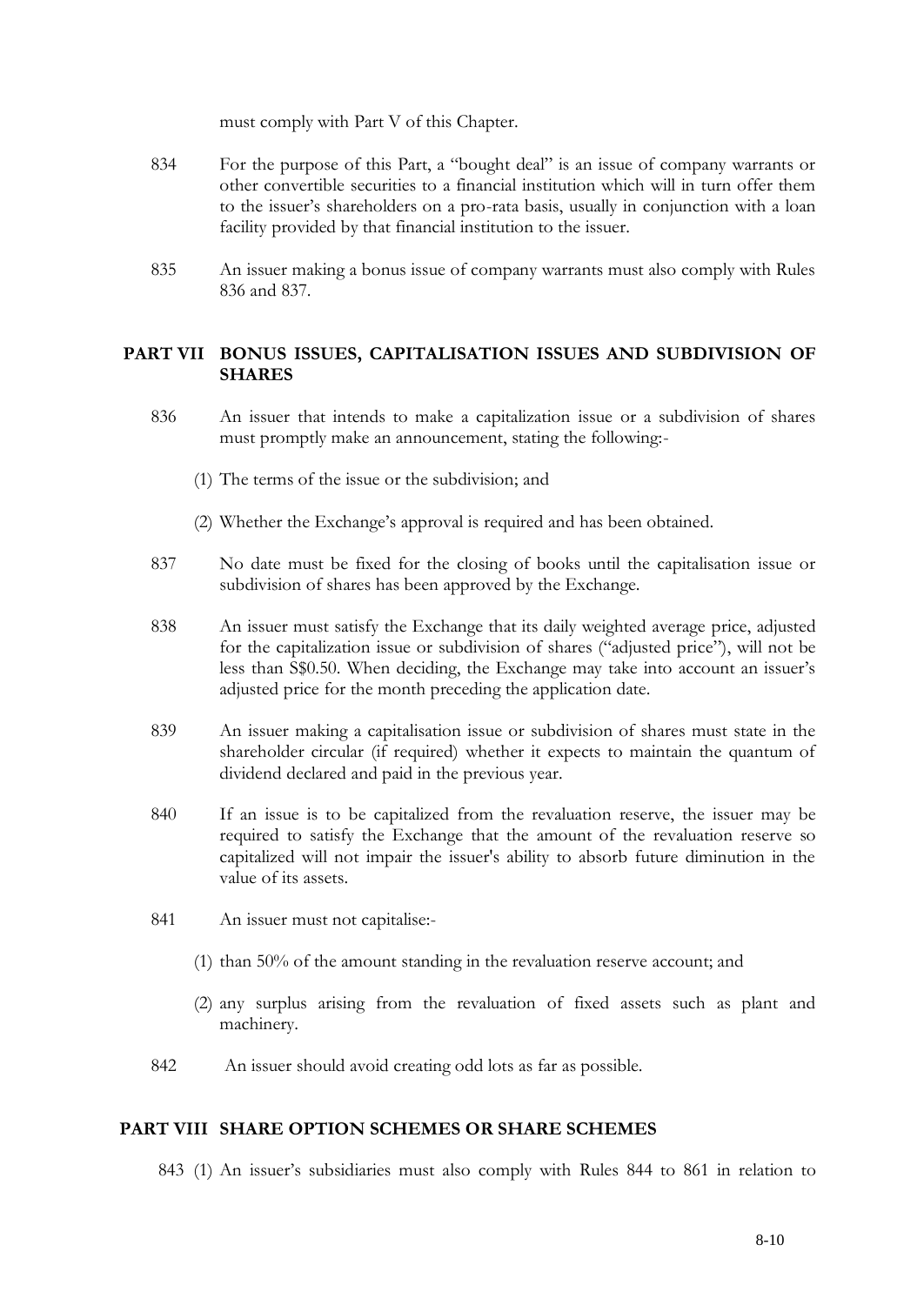share option schemes or share schemes implemented by them.

- (2) Rule 843(1) does not apply to the share option scheme or share scheme of an issuer's subsidiary which is listed on an approved exchange that has rules which safeguard the interests of shareholders according to similar principles in Part VIII.
- (3) The approval of an issuer's shareholders must be obtained for any share option scheme or share scheme implemented by:-
	- (a) the issuer; and
	- (b) a principal subsidiary of the issuer if the scheme may cause Rule 805(2) to apply.
- (4) If shareholders' approval is not required pursuant to Rule 843(3), an issuer must announce the principal terms of any such share option scheme or share scheme implemented by its subsidiaries.

## **Terms of Schemes**

- 844 Participation in a scheme must be restricted to directors and employees of the issuer and its subsidiaries, except that:-
	- (1) directors and employees of an associated company of the issuer may participate in the scheme if the issuer has control over the associated company.
	- (2) directors and employees of the issuer's parent company and its subsidiaries who have contributed to the success and development of the issuer may participate in the scheme.
- 845 A limit on the size of each scheme, the maximum entitlement for each class or category of participant (where applicable), and the maximum entitlement for any one participant (where applicable) must be stated. For SGX Main Board issuers, the following limits must not be exceeded:-
	- (1) The aggregate number of shares available under all schemes must not exceed 15% of the total number of issued shares excluding treasury shares from time to time;
	- (2) The aggregate number of shares available to controlling shareholders and their associates must not exceed 25% of the shares available under a scheme;
	- (3) The number of shares available to each controlling shareholder or his associate must not exceed 10% of the shares available under a scheme;
	- (4) The aggregate number of shares available to directors and employees of the issuer's parent company and its subsidiaries must not exceed 20% of the shares available under a scheme; and
	- (5) The maximum discount under the scheme must not exceed 20%. The discount must have been approved by shareholders in a separate resolution.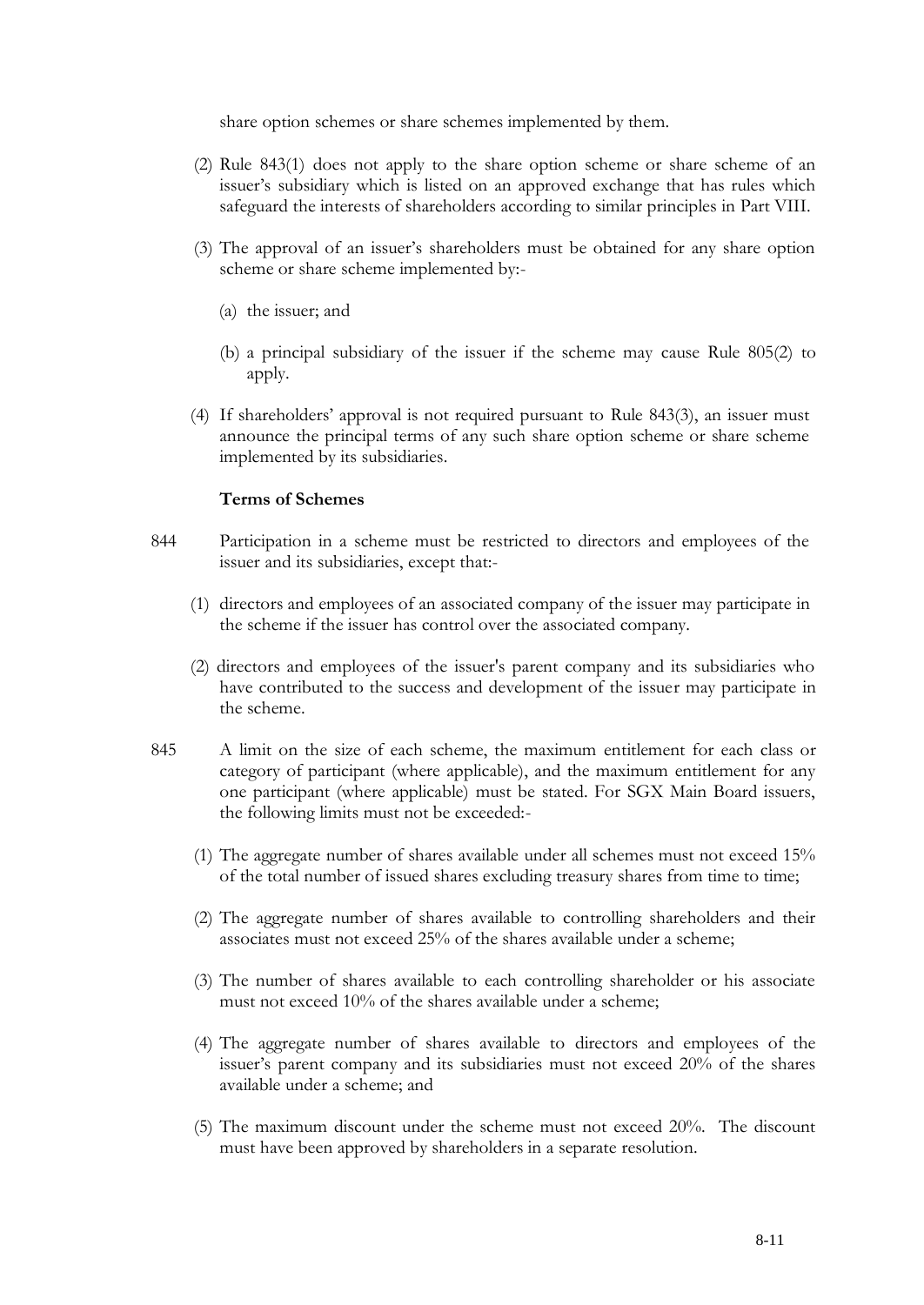- 846 The amount, if any, payable on application or acceptance, the period in or after which payments or calls, or loans to provide the same, may be paid or called must be set out.
- 847 The exercise price of options to be granted must be set out. Options granted at a discount may be exercisable after 2 years from the date of grant. Other options may be exercisable after one year from the date of grant.
- 848 The voting, dividend, transfer and other rights attached to the securities, including those arising from a liquidation of the issuer must be stated.
- 849 The scheme must be administered by a committee of directors of the issuer. However, where the issuer has a parent company, the parent company may nominate one person to the committee. A participant who is a member of the Committee must not be involved in its deliberations in respect of options to be granted to that participant.
- 850 (1) A scheme must provide for adjustment of the subscription or option price or the number or amount of securities under the scheme not already allotted, in the event of a capitalisation issue and other circumstances (e.g. rights issue, capital reduction, sub-division or consolidation of shares or distribution).
	- (2) The adjustment must be made in such a way that a participant will not receive a benefit that a shareholder does not receive.
	- (3) The issue of securities as consideration for an acquisition will normally not be regarded as a circumstance requiring adjustment.
	- (4) Adjustments other than on a capitalisation issue must be confirmed in writing by the company's auditors to be fair and reasonable.
	- 851 The scheme must provide that the provisions relating to the matters contained in Rules 844 to 849, and Rules 853 to 854 cannot be altered to the advantage of the participants without prior shareholder approval.
	- 852 (1) An issuer must provide in the scheme that the following disclosure will be made in its annual report:
		- (a) The names of the members of the committee administering the scheme.
		- (b) The information required in the table below for the following participants:-
			- (i) Directors of the issuer;
			- (ii) Participants who are controlling shareholders of the issuer and their associates; and
			- (iii) Participants, other than those in Rule  $852(1)(b)(i)$  and (ii) above, who receive 5% or more of the total number of options available under the scheme;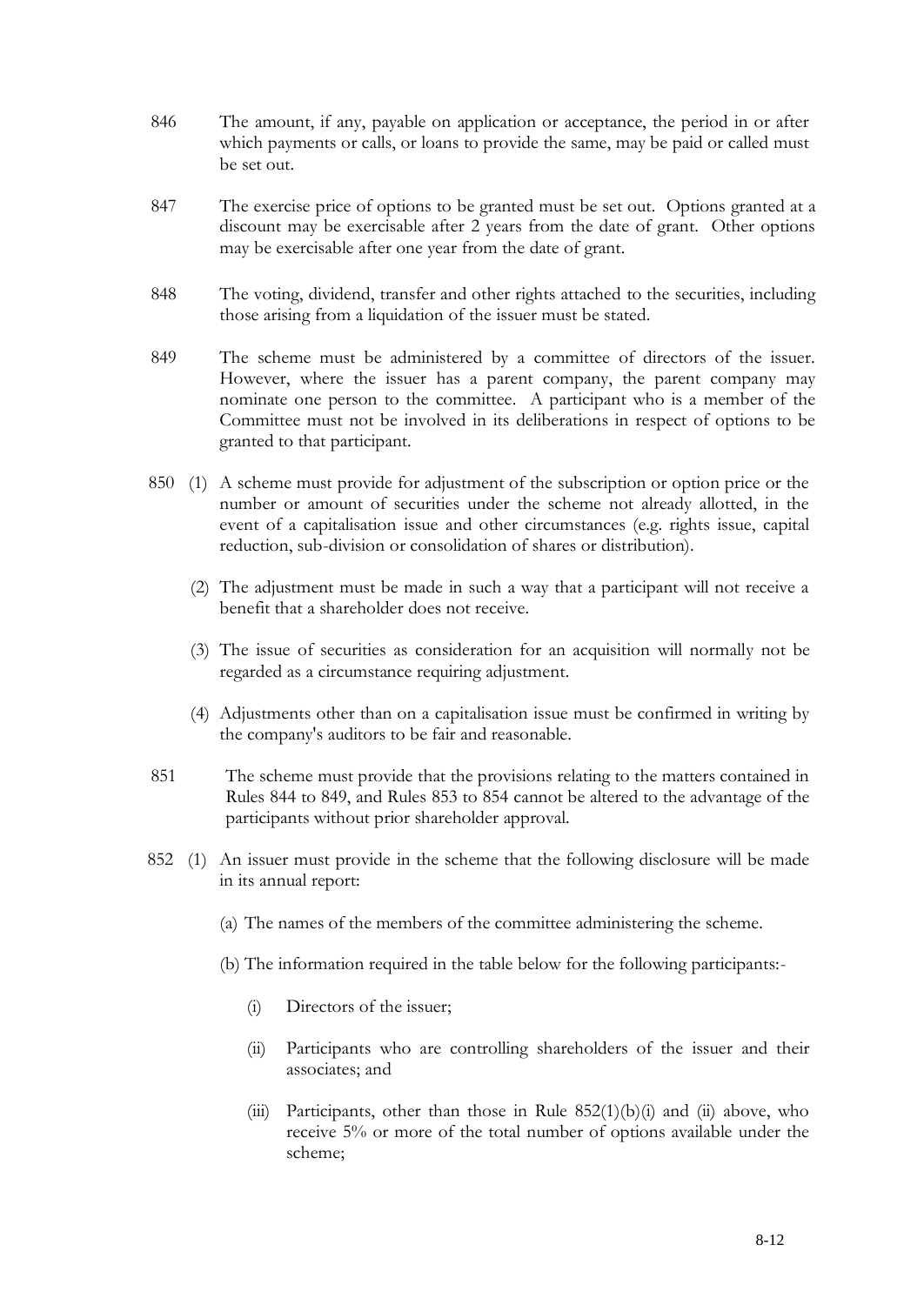| Name of<br>participant | <b>Options</b><br>granted during<br>financial yea <del>r</del><br>under review<br>(mcladina<br>terms) | Aggregate<br>options granted<br>smce<br>commencement<br>of scheme to<br>end of financial<br>year under<br>review | Aggregate<br>options exercised<br>smce<br>commencement<br>of scheme to end<br>of financial year<br>under review | <b>Aggregate options</b><br>outstanding as at<br>end of financial<br>year under review |
|------------------------|-------------------------------------------------------------------------------------------------------|------------------------------------------------------------------------------------------------------------------|-----------------------------------------------------------------------------------------------------------------|----------------------------------------------------------------------------------------|
|------------------------|-------------------------------------------------------------------------------------------------------|------------------------------------------------------------------------------------------------------------------|-----------------------------------------------------------------------------------------------------------------|----------------------------------------------------------------------------------------|

- (c) (i) The names of and number and terms of options granted to each director or employee of the parent company and its subsidiaries who receives 5% or more of the total number of options available to all directors and employees of the parent company and its subsidiaries under the scheme, during the financial year under review; and
	- (ii) The aggregate number of options granted to the directors and employees of the parent company and its subsidiaries for the financial year under review, and since the commencement of the scheme to the end of the financial year under review.
- (d) The number and proportion of options granted at a discount during the financial year under review in respect of every 10% discount range, up to the maximum quantum of discount granted.
- (2) If any of the requirements in Rule 852(1) is not applicable, an appropriate negative statement must be included.

## **Shareholder Approval**

- 853 Participation in a scheme by controlling shareholders and their associates must be approved by independent shareholders of the issuer. A separate resolution must be passed for each person and to approve the actual number and terms of options to be granted to that participant.
- 854 Any grant of options to a director or employee of the issuer's parent company and its subsidiaries that, together with options already granted to the person under the scheme, represents 5% or more of the total number of options available to such directors and employees, must be approved by independent shareholders. A separate resolution must be passed for each such person and to approve the aggregate number of options to be made available for grant to all directors and employees of the parent company and its subsidiaries.
- 855 When seeking shareholder approval, an issuer must explain the basis for the following:-
	- (1) Participation by, and the specific grant of options to, each of the controlling shareholders or their associates;
	- (2) Participation by, and the grant of options to, directors and employees of the parent company and its subsidiaries;
	- (3) Participation by non-executive directors;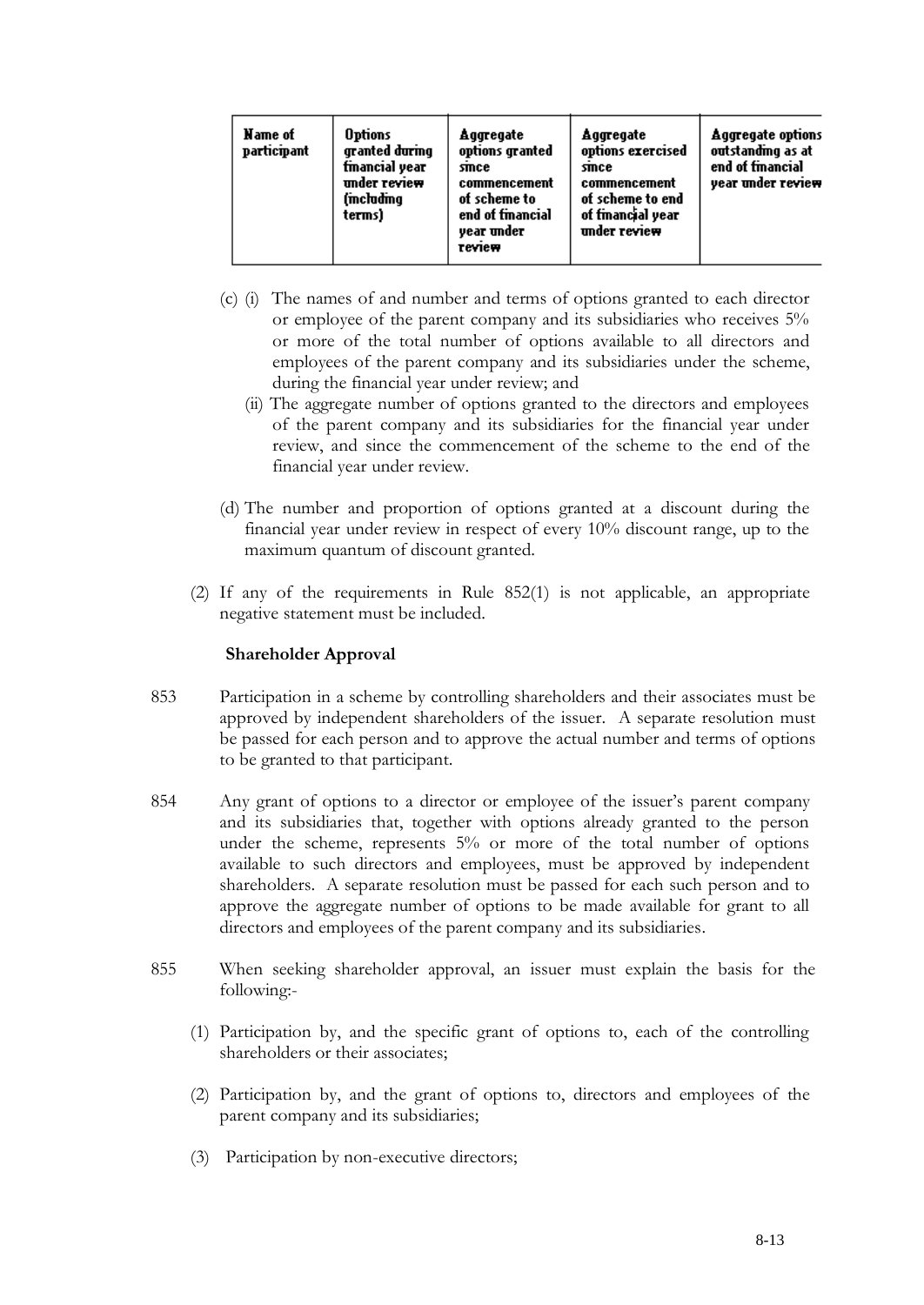- (4) Participation by directors and employees of the associated companies;
- (5) Discount quantum; and
- (6) Size of the scheme.
- 856 An issuer must briefly describe in the circular the potential cost to it arising from the grant of options.
- 857 (1) An issuer must disclose the terms of the scheme or a summary of the principal terms in the circular. The summary must contain all the information required under Rules 844 to 849, and Rules 853 to 854.
	- (2) If only a summary is disclosed, the issuer must make the terms of the scheme available for inspection at its registered office for at least 14 days before the date of the general meeting.
- 858 Where directors of the issuer are trustees of the scheme or have an interest direct or indirect in the scheme, the circular must disclose that interest.
- 859 Shareholders who are eligible to participate in the scheme must abstain from voting on any resolution relating to the scheme (other than a resolution relating to the participation of, or grant of options to, directors and employees of the issuer's parent company and its subsidiaries).
- 860 The following categories of persons must abstain from voting on any resolution relating to the participation of, or grant of options to, directors and employees of the parent company and its subsidiaries:-
	- (1) The parent company (and its associates); and
	- (2) Directors and employees of the parent company (and its subsidiaries), who are also shareholders and are eligible to participate in the scheme.
- 861 If options have been granted under a previous scheme, the circular to shareholders seeking approval for the new scheme must disclose the following about the previous scheme:-
	- (1) Total numbers of shares reserved and allotted;
	- (2) Number of participants;
	- (3) Any material conditions to which the options are subject; and
	- (4) The following details of options granted to directors of the issuer, and participants who are controlling shareholders and their associates:-
		- (a) Dates options were granted;
		- (b) Number of shares offered under the options; and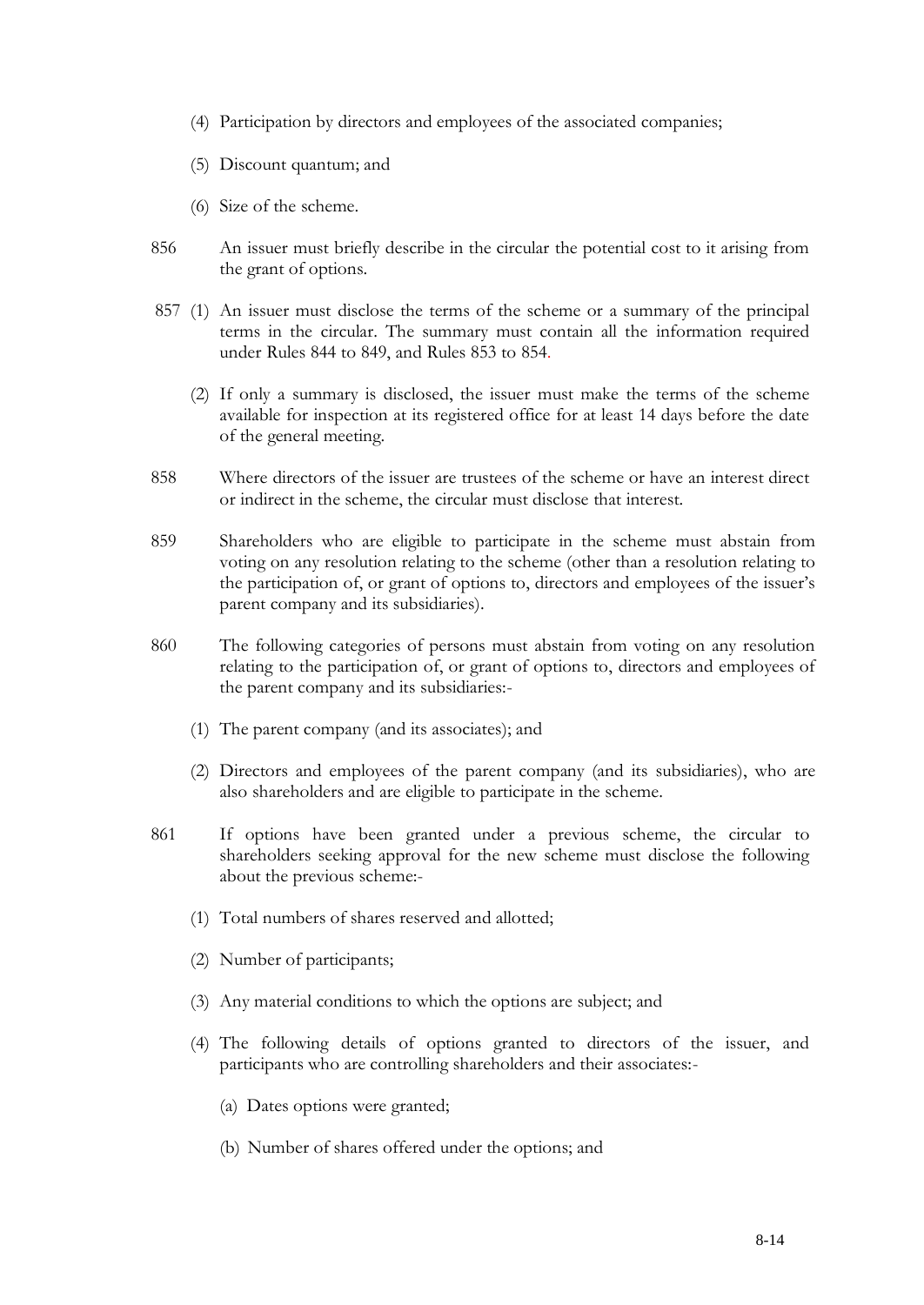(c) Number of shares allotted upon exercise of options.

### **PART IX SCRIP DIVIDEND SCHEMES**

- 862 Any scheme which enables shareholders to elect to receive shares in lieu of the cash amount of any dividend must comply with the following:-
	- (1) The scheme must be announced via SGXNET. The announcement must state the following:-
		- (a) Any tax advantage if a shareholder elects to receive shares in lieu of cash, or an appropriate negative statement;
		- (b) Whether a shareholder who elects to receive shares may receive odd lots;
		- (c) That a shareholder who will breach any shareholding restriction imposed by Singapore law or prescribed in the Articles of Association of the issuer by receiving shares is not eligible to participate in the scheme for that dividend;
		- (d) That a person receiving shares under the scheme may be required to comply with the Takeover Code;
		- (e) The treatment of fractional entitlements arising from the allotment of new shares pursuant to the scheme; and
		- (f) Whether the issue of shares under the scheme will require shareholders' approval under the Companies Act and/or any other applicable statutory requirement, and if so, to disclose whether the issuer is relying on a general mandate that is currently in force or will be obtaining specific shareholders' approval for the issue of new shares under the scheme.
	- (2) All shareholders must be eligible to participate in the scheme, subject to any shareholding restriction imposed by any statute, law or regulation in Singapore or prescribed in the Articles of Association of the issuer. The scheme may provide that shareholders may make a permanent election to participate in the scheme for all future dividends or may elect for each dividend.
	- (3) Notwithstanding Rule 862(2), an issuer may determine that foreign shareholders will not be eligible to participate if (i) they have not supplied CDP or the issuer (as the case may be), addresses in Singapore for services of notices, or (ii) the participation of foreign shareholders will result in a breach of regulations or is not permitted by the relevant authorities of the jurisdictions in which the foreign shareholders are located. In addition, if any foreign shareholding limit computed as at the Books Closure Date ("BCD") will be breached (assuming that all foreign shareholders elect for shares), the scheme shall not apply for that dividend and the cash amount of the dividend declared will be paid in the usual way.
	- (4) The issue price of shares allotted pursuant to the scheme must be determined in accordance with a formula based on the market price, but any discount must not exceed 10% of the market price.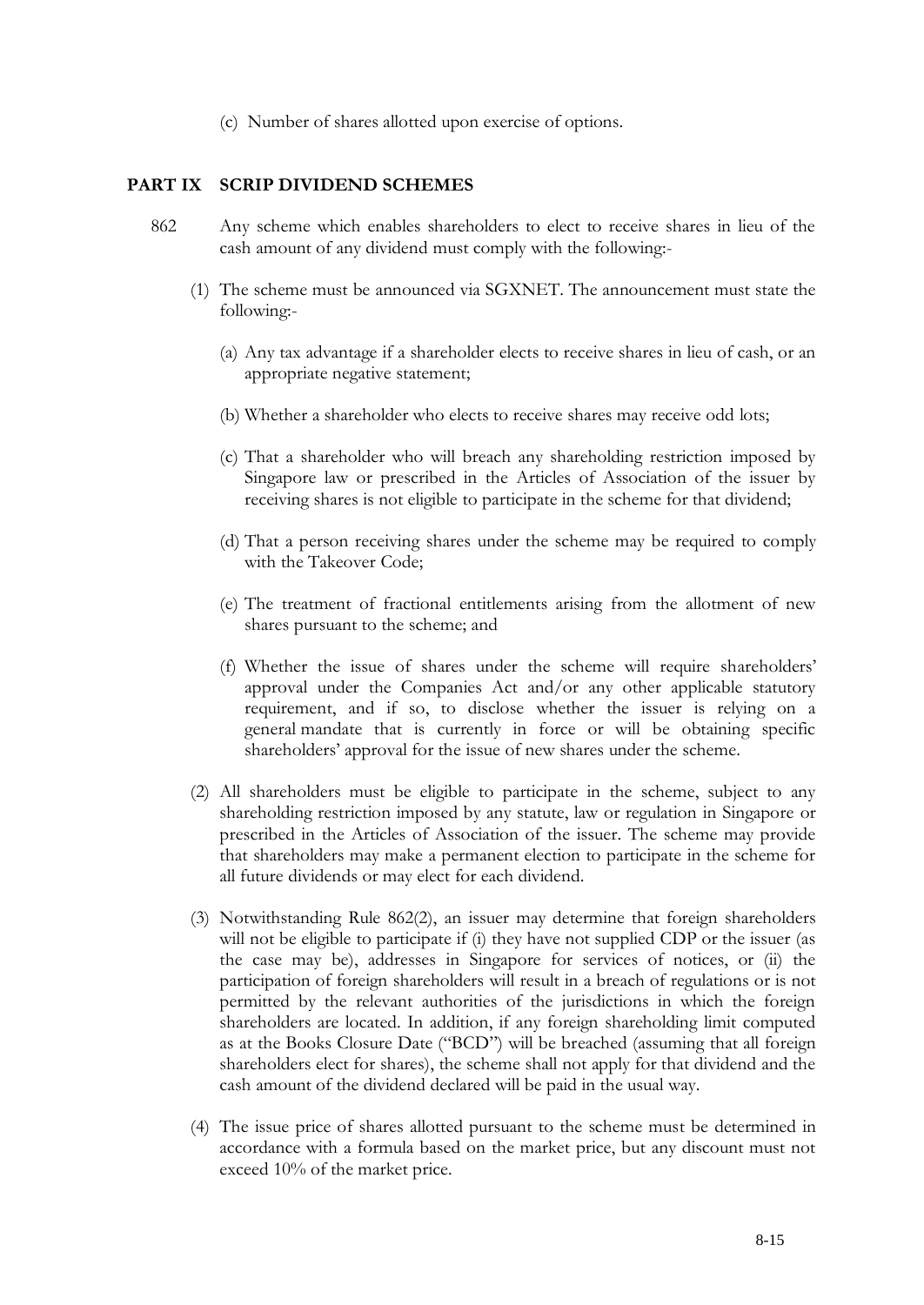- (5) The dividend payment date for a dividend where a share alternative is offered must be not less than 30 market days, but not more than 35 market days, after the BCD.
- (6) For the avoidance of doubt, the scheme must allow shareholders to receive dividends in cash.
- 863 An issuer must announce whether or not a scheme is to apply to a particular dividend. Such an announcement must be made promptly after the decision is taken and in any event, no later than the market day following the BCD for that particular dividend.

## **PART X LISTING APPLICATION FOR ADDITIONAL EQUITY SECURITIES**

- 864 In considering an application for listing of additional equity securities the Exchange takes into account, among other factors, the following:-
	- (1) Rationale for the issue;
	- (2) Whether the issuer is and has been in compliance with the listing rules;
	- (3) Whether the issuer has made full disclosure of the material facts relating to the issue necessary for the Exchange to decide on the application. The purpose of the information supplied to the Exchange is for the Exchange to assess whether the shares qualify for listing. Approval for listing of the additional shares is not an indication of the merits of the transaction; and
	- (4) The Exchange must be notified immediately if, before the commencement of dealing in any equity securities which are the subject of an application, the issuer becomes aware that:-
		- (a) There has been a significant change affecting any matter contained in the application; or
		- (b) A significant new matter has arisen, which would have been required to be included in the application if it had arisen before the application was submitted.

For the purpose of this rule, "significant" means significant for the purpose of making an assessment of the activities, assets and liabilities, financial position, management and prospects of the group, and of its profits and losses and of the rights attaching to the securities.

865 The Exchange has absolute discretion concerning approval of an application. The Exchange may approve such application unconditionally or subject to condition(s), or may reject such application, as it thinks appropriate. Such conditions may include shareholder approval and/or abstention from voting by certain shareholders. The Exchange also reserves the right to vary any such condition(s) or impose additional conditions.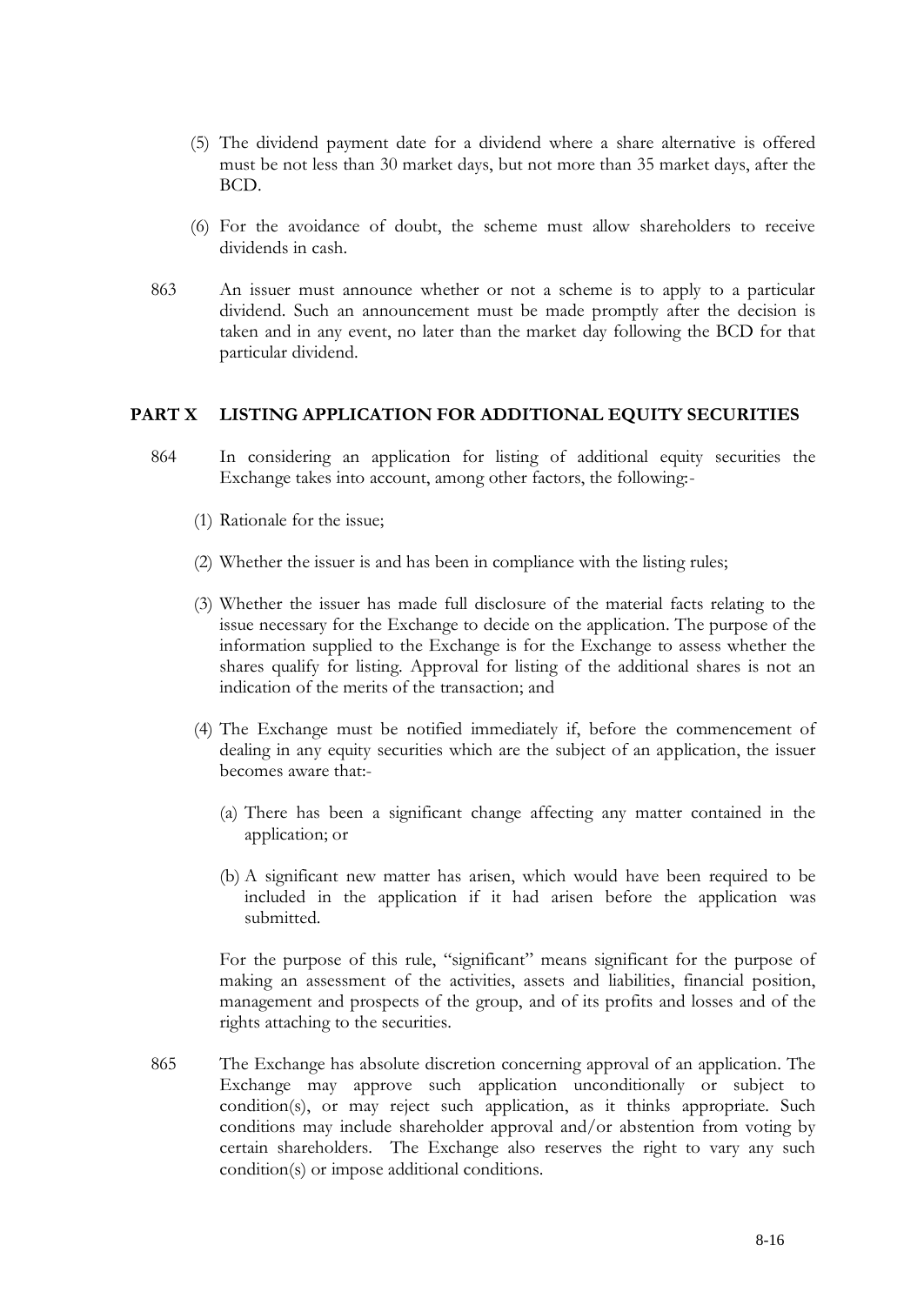- 866 An issuer must not issue, or authorise its registrars to issue or register, additional shares of a listed class until after it has been notified by the Exchange that they have been approved for listing.
- 867 Each director must accept responsibility for the information in the application.
- 868 If an application is submitted by or through a financial adviser or professional body, such financial adviser or professional body must ensure that the application has been prepared after due care and enquiry.

# **PART XI PROCEDURES FOR ADDITIONAL LISTING APPLICATION (PRIMARY LISTING)**

- 869 The following sets out the usual steps in the additional listing process (other than rights issues) for an issuer with a primary listing:-
	- (1) The issuer makes the appropriate announcement;
	- (2) The issuer submits one copy of the additional listing application prepared in compliance with Rule 875, together with the supporting documents prescribed in Rule 877;
	- (3) The Exchange reviews and decides on the application;
	- (4) The issuer announces the Exchange's decision promptly;
	- (5) The issuer obtains shareholders' approval (if required);
	- (6) The issuer fixes and informs the Exchange of the books closure and entitlement dates, if applicable;
	- (7) The issuer allots and issues the equity securities; and
	- (8) The equity securities are admitted to the Official List.
- 870 Where shares are issued pursuant to the exercise or conversion of convertible securities for which approval in-principle of the Exchange has been granted, application for listing of the shares need not follow the procedures set out in Rule 869. Such an application must comply with the following procedures:-
	- (1) The issuer issues and allots the shares;
	- (2) The issuer submits an application in the format set out in Appendix 8.4.1, 8.4.2 or 8.4.3, together with the documents stipulated therein; and
	- (3) The Exchange informs the issuer of the listing of the shares.
- 871 (1) An issuer may consult the Exchange to resolve specific issues before it applies for listing of new securities.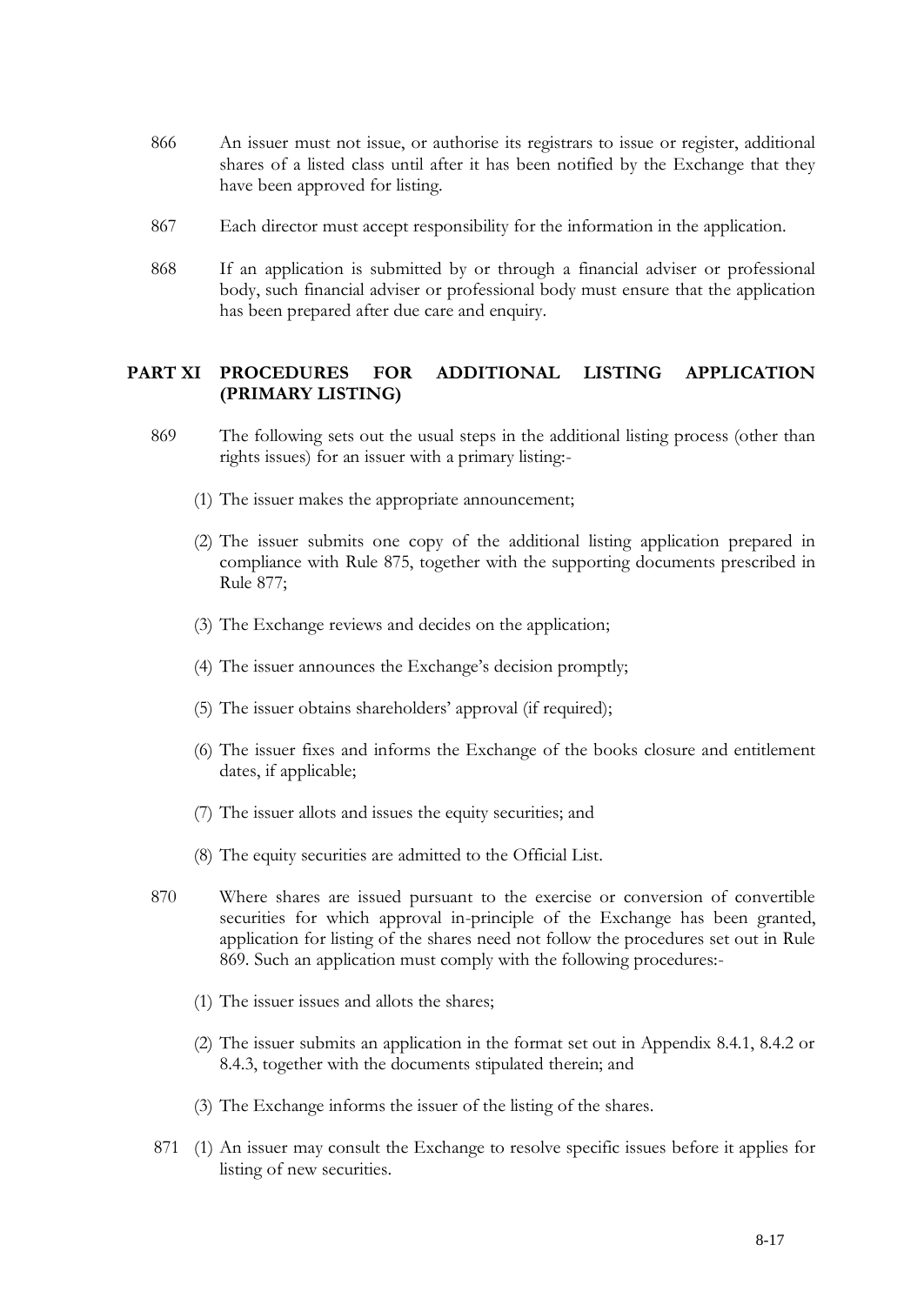- (2) Unless the Exchange prescribes otherwise, the following sets out the usual steps in the additional listing process for a rights issue.
	- (a) The issuer makes an announcement in compliance with Rule 814(1) and submits one copy of the additional listing application. The application must be prepared in compliance with Rule 875 and supported by the documents prescribed in Rule 877 other than the abridged prospectus (or offering circular in the case of a foreign issuer);
	- (b) The Exchange reviews and decides on the application, and the issuer announces the Exchange's decision promptly;
	- (c) The issuer obtains shareholder approval (if required), fixes the books closure and entitlement dates and informs the Exchange;
	- (d) Upon receipt of the Exchange's in-principle approval for the listing and quotation of the new securities or shareholder approval for the issue of the new securities, whichever is later, the issuer must submit the abridged prospectus (offering circular) to the Exchange. The abridged prospectus (offering circular) must be in final form, as nearly as practicable, identical to the copy that will be lodged with the authority (or foreign authority as the case may be), where applicable;
	- (e) The issuer submits a copy of the abridged prospectus (offering circular) to the Exchange when it has lodged the abridged prospectus (offering circular) with the relevant authority, where applicable. The lodged copy of the abridged prospectus (offering circular) must not be materially different from the copy previously submitted to the Exchange. The issuer must submit a written confirmation to the Exchange to this effect;
	- (f) The Exchange will inform the issuer of any further information that is required to be disclosed. This will be done after lodgment of the abridged prospectus (offering circular) with the relevant authorities, where applicable, but before the commencement of nil-paid rights trading. The issuer has to decide whether to announce this information (not later than 2pm on the market day before commencement of nil-paid rights trading) or issue a supplementary abridged prospectus;
	- (g) If commencement of nil-paid rights trading is expected to be delayed, the issuer must make an announcement to this effect as soon as practicable but not later than 4pm on the market day before the commencement of nil-paid rights trading;
	- (h) After the close of the rights issue, the issuer allots and issues the new securities and the new securities are listed.
- 872 (1) The Exchange will not normally accept a confidential additional listing application. However, an issuer may submit a confidential application for listing of shares to be issued pursuant to an underwritten rights issue, with the view to reducing underwriting exposure. When submitting a confidential application, the issuer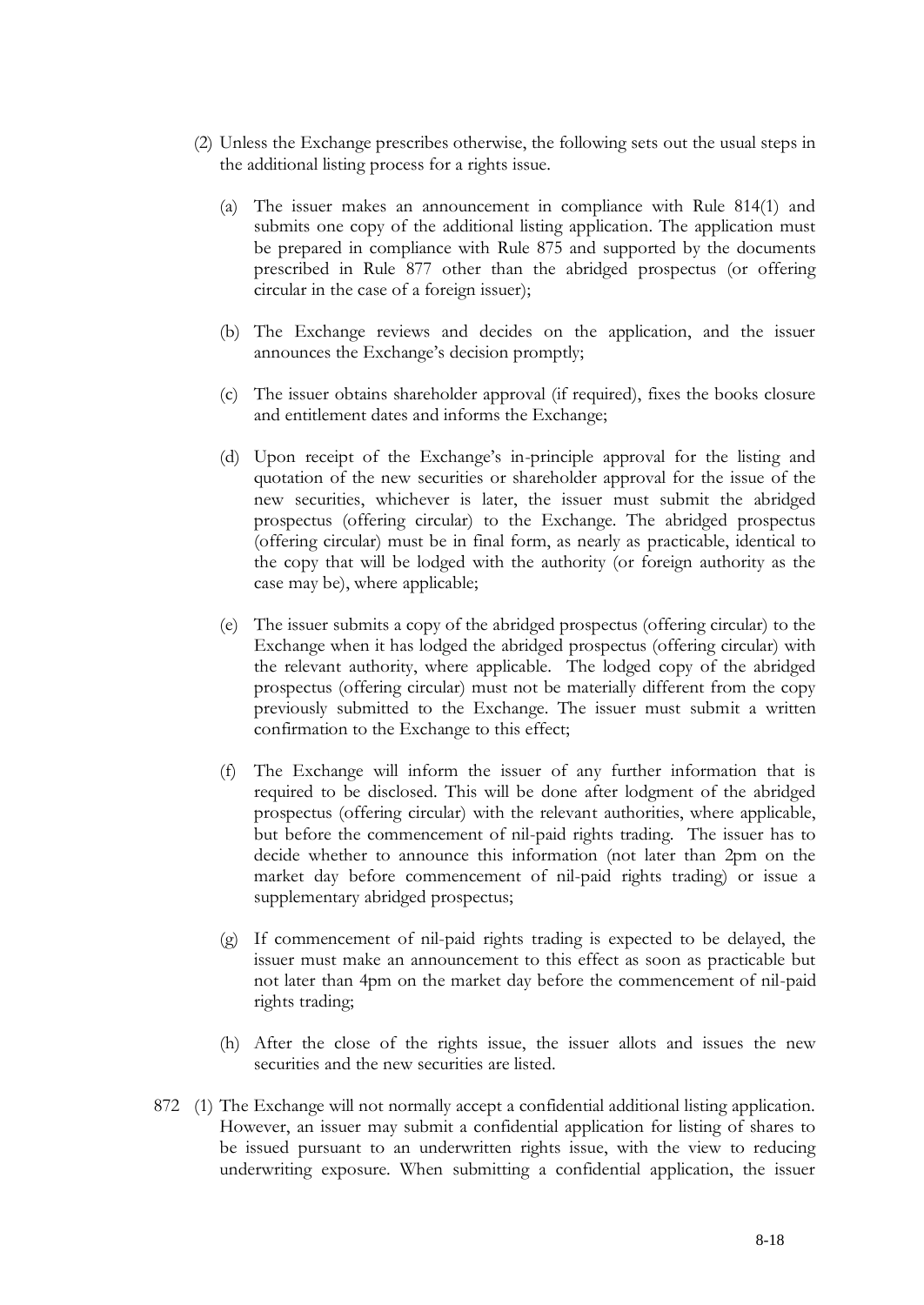must be able to maintain confidentiality of the issue. The issuer must announce the issue if it appears that there has been a leakage of information on the issue.

- (2) An issuer making a confidential listing application for an underwritten rights issue must observe the following listing procedures:-
	- (a) The issuer must appoint a lead manager and underwriter. The listing application must state the indicative price range at which the issue will be made. The underwriting agreement is normally signed after the Exchange has approved the listing of the new securities.
	- (b) Upon receipt of approval in-principle from the Exchange, the issuer must promptly finalise the terms of the issue with the lead manager/underwriter. The issue and its finalised terms must be announced as soon as possible, and in any case, not later than 48 hours after the receipt of approval in-principle from the Exchange.
	- (c) In the event of leakage of information, as suggested by market rumours or unusual activities in the issuer's shares, the issuer must take one of the following steps:-
		- (i) Announce the issue immediately.
		- (ii) Request temporary suspension of trading pending finalisation of terms. Thereafter, the terms would be announced. The Exchange would normally expect the announcement to be made within two days of the temporary suspension of trading.
		- (iii) Withdraw the issue and make an appropriate announcement.

The issuer and the lead manager are expected to investigate the possible sources of leakage and submit their findings to the Exchange.

(d) In organizing an underwriting syndicate, an issuer and its lead manager must be particularly mindful of the need to prevent leakage of information. To minimize the risk of leakage, the issuer and lead manager must restrict the number of staff and other professionals having access to the confidential information. They should each maintain a list of all persons who have access to the confidential information and must, upon request, provide such particulars to the Exchange.

### **Time Schedule**

- 873 The Exchange will normally decide on an application within three weeks of the date of submission of the application that is complete. Review of an issue in which a connected person has a material interest can be expected to take longer. It should be recognized that the time taken to review a particular application may be longer depending on the circumstances of the case.
- 874 Where it is essential that an issue of securities be admitted for trading by a certain date, the Exchange should be consulted at the earliest possible time to arrange a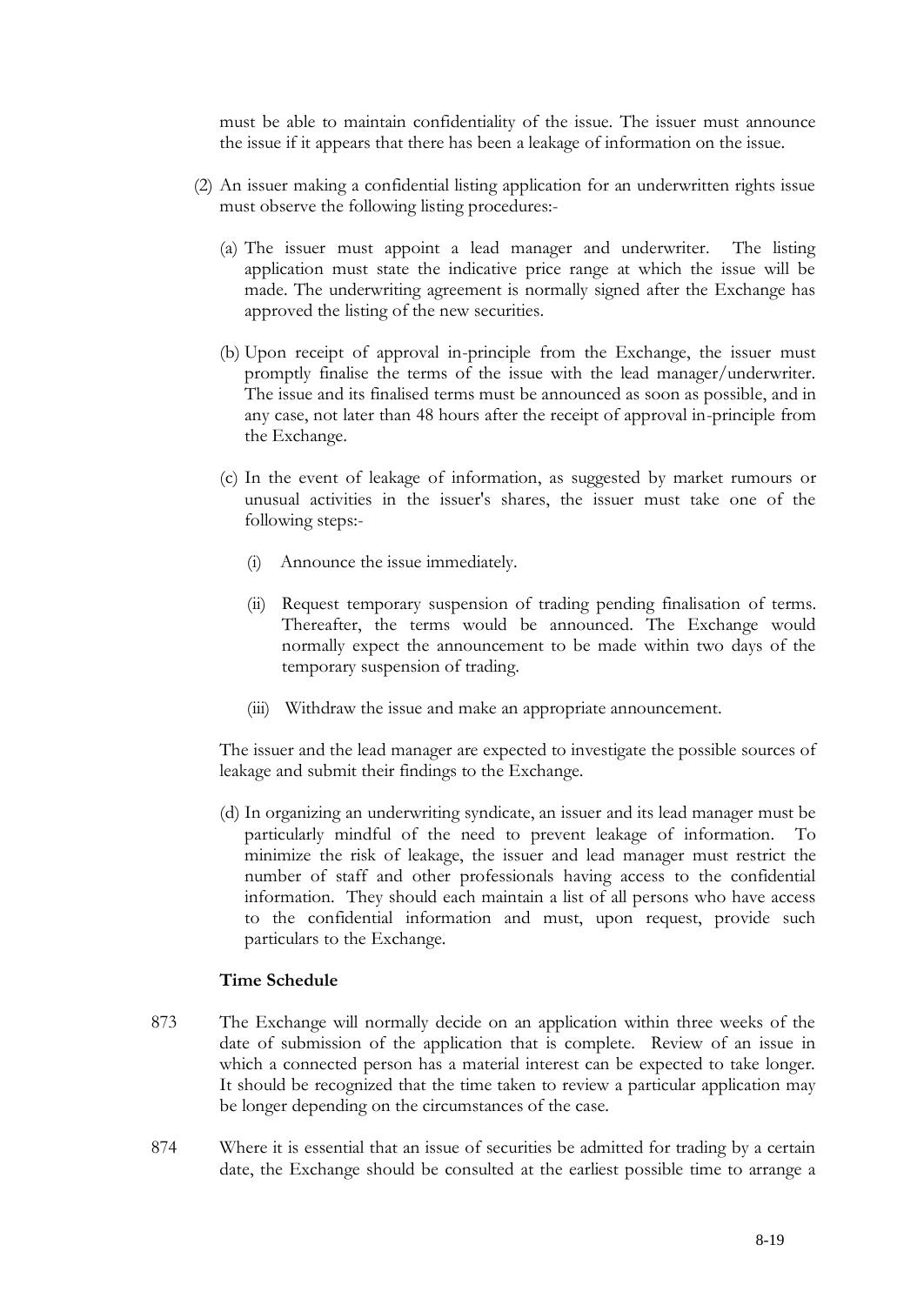satisfactory time schedule. This is particularly important in the case of a rights issue.

### **Contents of Application**

- 875 An application must set out the information required in Appendix 8.1 and must be submitted together with the supporting documents set out in Rule 877. The items in Appendix 8.1 may be adapted to the type of issue. Application for the following types of issues must include the following items in Appendix 8.1:-
	- (1) **Acquisitions** Items 1 to 4.
	- (2) **Rights issue** Items 1 to 3, and 6 to 7.
	- (3) **Capitalisation issue** Items  $1(a)$  to  $(d)$ , 2 and 5.
	- (4) **Employees' share option scheme** Item  $1(a)$  to  $(d)$ .
	- (5) **Issue of shares for cash** Items 1 to 3, and 8.

Note: The listing application need not contain any information which has been included in the draft circular submitted to the Exchange for review.

876 Any request by an issuer for any omission of information must be made in writing to the Exchange, stating the items and the circumstances justifying the omission.

## **Documents To Be Submitted With The Application**

- 877 One copy of the following documents (where required) must be submitted as supporting documents:-
	- (1) Draft circular to shareholders unless shareholder approval is not required for the issue.
	- (2) If an independent financial adviser is required to be appointed in connection with the issue, the letter from the independent financial adviser setting out its advice and recommendation on the issue.
	- (3) If profit or cash flow projections are disclosed in a document issued to shareholders, the applicant must submit the detailed projections upon request by the Exchange.
	- (4) If the share issue is an interested party transaction, a copy of each contract, plan or agreement pursuant to which the issue is made.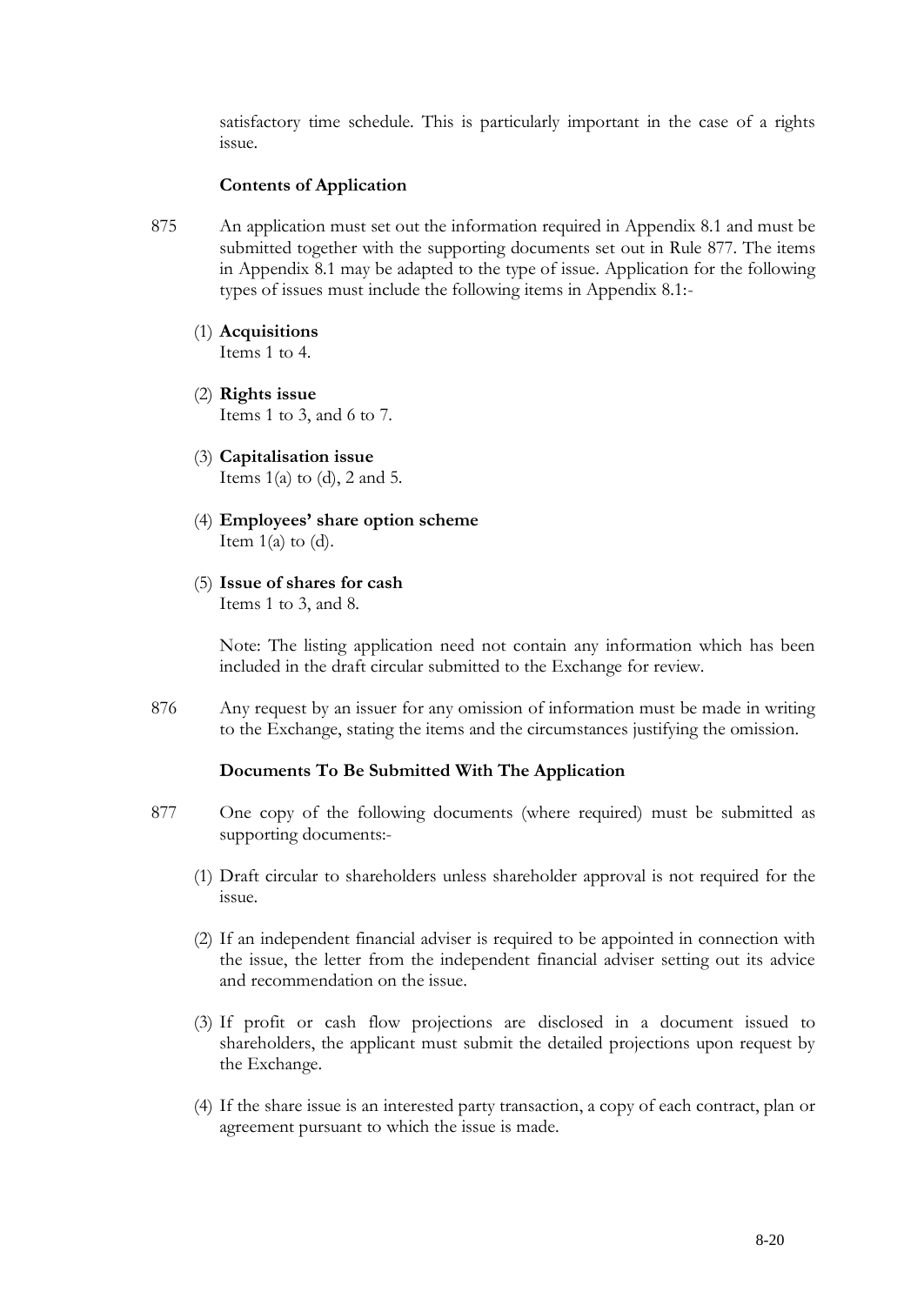- (5) If a valuation was made on an asset being acquired, a copy of the relevant valuation report.
- (6) If the application involves a capitalisation issue, a written confirmation from the company's auditors that the reserves are sufficient to cover the capitalisation issue.
- (7) Other documents, such as the draft abridged prospectus, prospectus and deed poll that may be applicable to the issue of securities.
- (8) An undertaking from the issuer that it will make periodic announcement on the utilization of the proceeds, as the funds from the rights issue are disbursed.
- (9) If a substantial shareholder undertakes to apply for his entitlements and/or excess rights shares, a confirmation from a financial institution that the substantial shareholder has the necessary financial resources.
- (10) In the allotment of any excess rights shares, a confirmation from the issuer that preference will be given to the rounding of odd lots. Directors and substantial shareholders who have control or influence over the issuer in connection with the day-to-day affairs of the issuer or the terms of the rights issue, or have representation (direct or through a nominee) on the board of the issuer will rank last in priority for the rounding of odd lots and allotment of excess rights shares.

# **PART XII PROCEDURES FOR ADDITIONAL LISTING APPLICATION (SECONDARY LISTING)**

- 878 An issuer with a secondary listing that proposes an issue of additional securities in a class listed on the Exchange must inform the Exchange of such issue and the decision of the home exchange. If the approval of the home exchange has been obtained, the Exchange will normally list the securities at the same time they are listed on the home exchange.
- 879 An application by an issuer with a secondary listing for the listing of an additional class of securities must comply with the following:-
	- (1) It must submit to the Exchange one copy of the listing application and any accompanying documents that have been submitted to its home exchange;
	- (2) It must inform the Exchange of the decision of its home exchange.
- 880 Where application is made for listing shares arising from the exercise or conversion of convertible securities for which listing approval has previously been granted, the issuer must submit an application in the format set out in Appendix 8.4.1, 8.4.2 or 8.4.3, together with the documents stipulated therein.

## **PART XIII SHARE BUY-BACK**

### **Shareholder Approval**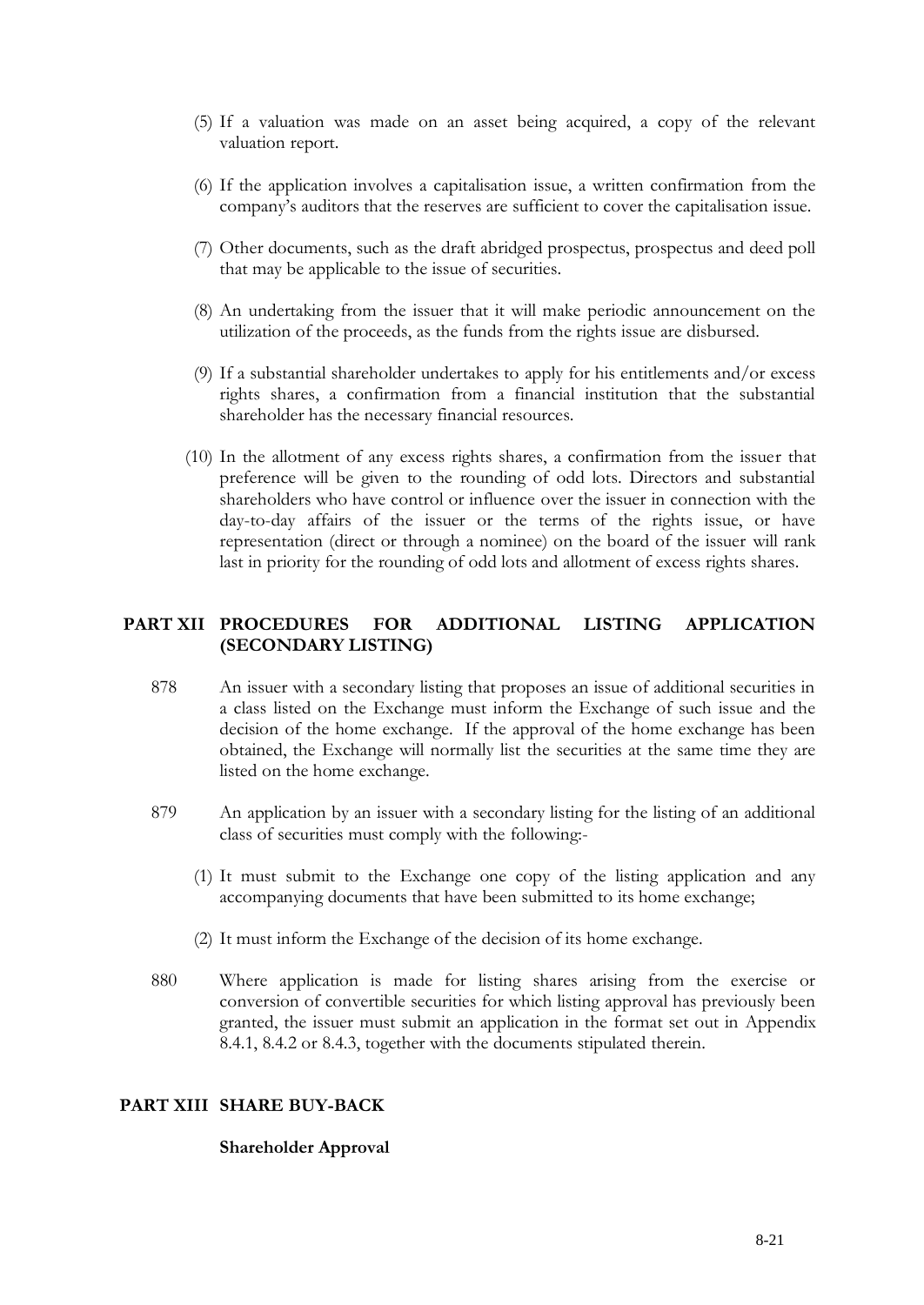- 881 An issuer may purchase its own shares ("share buy-back") if it has obtained the prior specific approval of shareholders in general meeting.
- 882 A share buy-back may only be made by way of on-market purchases transacted through the Exchange's Central Limit Order Book trading system or on another stock exchange on which the issuer's equity securities are listed ("market acquisition") or by way of an off-market acquisition in accordance with an equal access scheme as defined in Section 76C of the Companies Act. Unless a lower limit is prescribed under the issuer's law of incorporation, such share buy-back shall not exceed 10 per cent of the total number of issued ordinary shares in the capital of the issuer as at the date of the resolution passed by shareholders for the share buy-back.
- 883 For the purpose of obtaining shareholder approval, the issuer must provide at least the following information to shareholders:-
	- (1) The information required under the Companies Act;
	- (2) (The reasons for the proposed share buy-back;
	- (3) The consequences, if any, of share purchases by the issuer that will arise under the Takeover Code or other applicable takeover rules;
	- (4) Whether the share buy-back, if made, could affect the listing of the issuer's equity securities on the Exchange;
	- (5) Details of any share buy-back made by the issuer in the previous 12 months (whether market acquisitions or off-market acquisitions in accordance with an equal access scheme), giving the total number of shares purchased, the purchase price per share or the highest and lowest prices paid for the purchases, where relevant, and the total consideration paid for the purchases; and
	- (6) Whether the shares purchased by the issuer will be cancelled or kept as treasury shares.

### **Dealing Restriction**

- 884 An issuer may only purchase shares by way of a market acquisition at a price which is not more than 5% above the average closing market price. For this purpose, the average closing market price is:-
	- (1) the average of the closing market prices of the shares over the last 5 market days, on which transactions in the share were recorded, before the day on which the purchases are made; and
	- (2) deemed to be adjusted for any corporate action that occurs after the relevant 5-day period.

## **Off-market Acquisition On An Equal Access Scheme**

885 An issuer making an off-market acquisition in accordance with an equal access